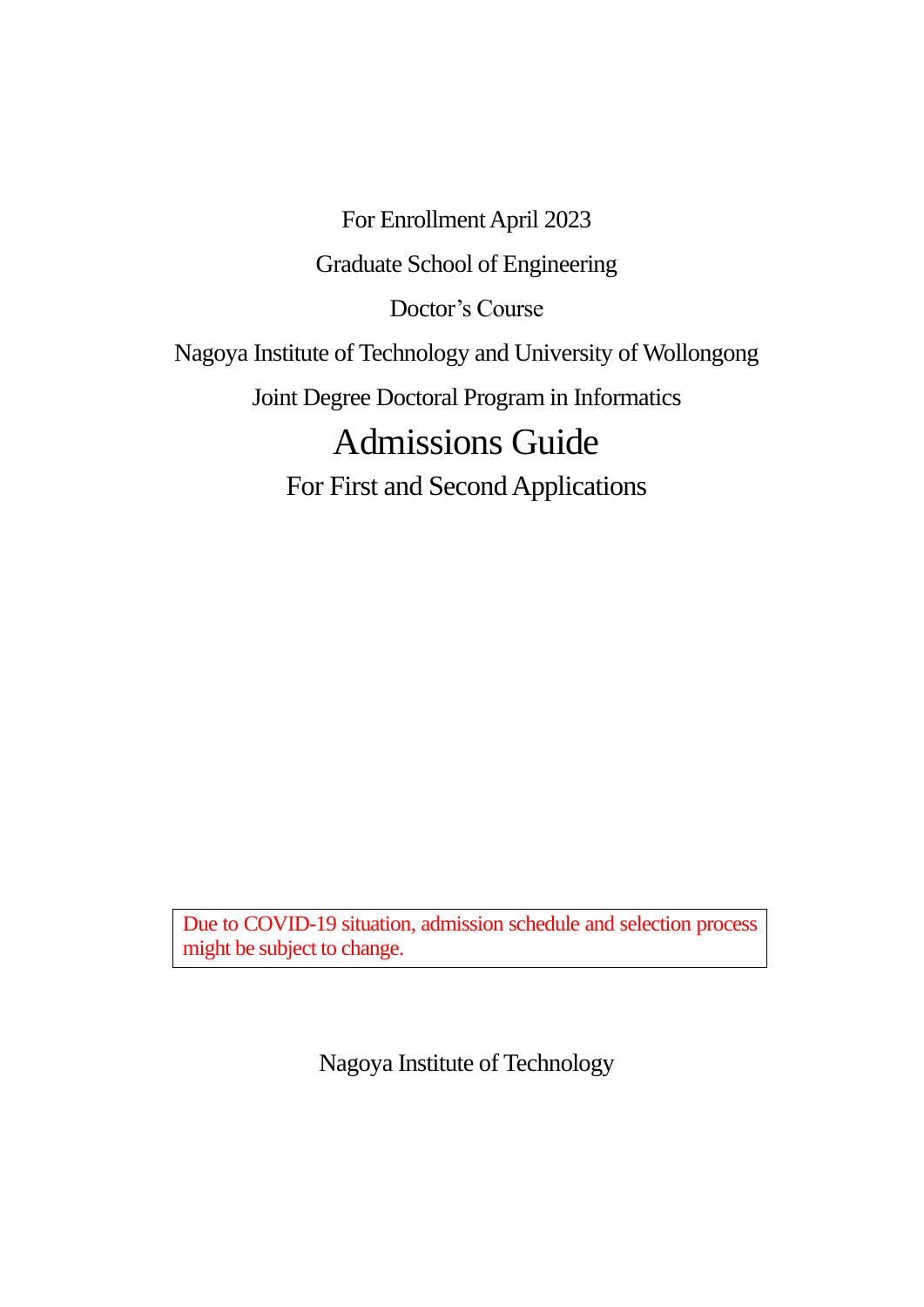Graduate School of Engineering Doctor's Course

Nagoya Institute of Technology and University of Wollongong

Joint Degree Doctoral Program in Informatics

Students Admissions Guide for enrollment April 2023

# **Contents**

| <b>Education Philosophy</b><br>1<br>About the International Cooperative Department $\cdots \cdots \cdots \cdots \cdots \cdots \cdots$<br>1<br><b>Important Information</b><br>$\mathbf{1}$<br>$\overline{2}$<br><b>Admissions Policy</b>                                                             |
|------------------------------------------------------------------------------------------------------------------------------------------------------------------------------------------------------------------------------------------------------------------------------------------------------|
| 3<br>1. Departments and the Number of Places                                                                                                                                                                                                                                                         |
| 3<br>2. Eligibility Requirements                                                                                                                                                                                                                                                                     |
| 3. Application Period<br>$\overline{4}$                                                                                                                                                                                                                                                              |
| 5<br>4. Application Procedure                                                                                                                                                                                                                                                                        |
| .<br>5. Download and Printing of the Examination Admission Ticket<br>10                                                                                                                                                                                                                              |
| .<br>6. Preliminary Consultation for Applicants with Disabilities or Others<br>10                                                                                                                                                                                                                    |
| .<br>10<br>7. Visa (Coming to Japan for the Entrance Examination)                                                                                                                                                                                                                                    |
| 8. Selection Process                                                                                                                                                                                                                                                                                 |
| 9. Examination Site                                                                                                                                                                                                                                                                                  |
| 10. Announcement of Successful Applicants and Admission Procedures $\cdots \cdots \cdots \cdots 11$                                                                                                                                                                                                  |
| 11. Necessary Fees for Admission Procedure                                                                                                                                                                                                                                                           |
| 12. Public Information                                                                                                                                                                                                                                                                               |
| 13. Preference for Academic Advisor                                                                                                                                                                                                                                                                  |
| 14. The Period of the Enrollment                                                                                                                                                                                                                                                                     |
| $\cdots \cdots \cdots \cdots$ 14<br>15. Approval of Course Completion and Conferment of Academic Degree                                                                                                                                                                                              |
| 16. Scholarship<br>-14                                                                                                                                                                                                                                                                               |
| 17. Security Export Control<br>$\cdot$ 14                                                                                                                                                                                                                                                            |
| 18. Contact Information<br>$\cdot$ 15<br>About the application by Eligibility Requirements (6)<br>16<br>About the application by Eligibility Requirements (7)<br>17<br>About the application by Eligibility Requirements (8)<br>$\cdot$ 18<br>Diploma Policy<br>19<br><b>Curriculum Policy</b><br>19 |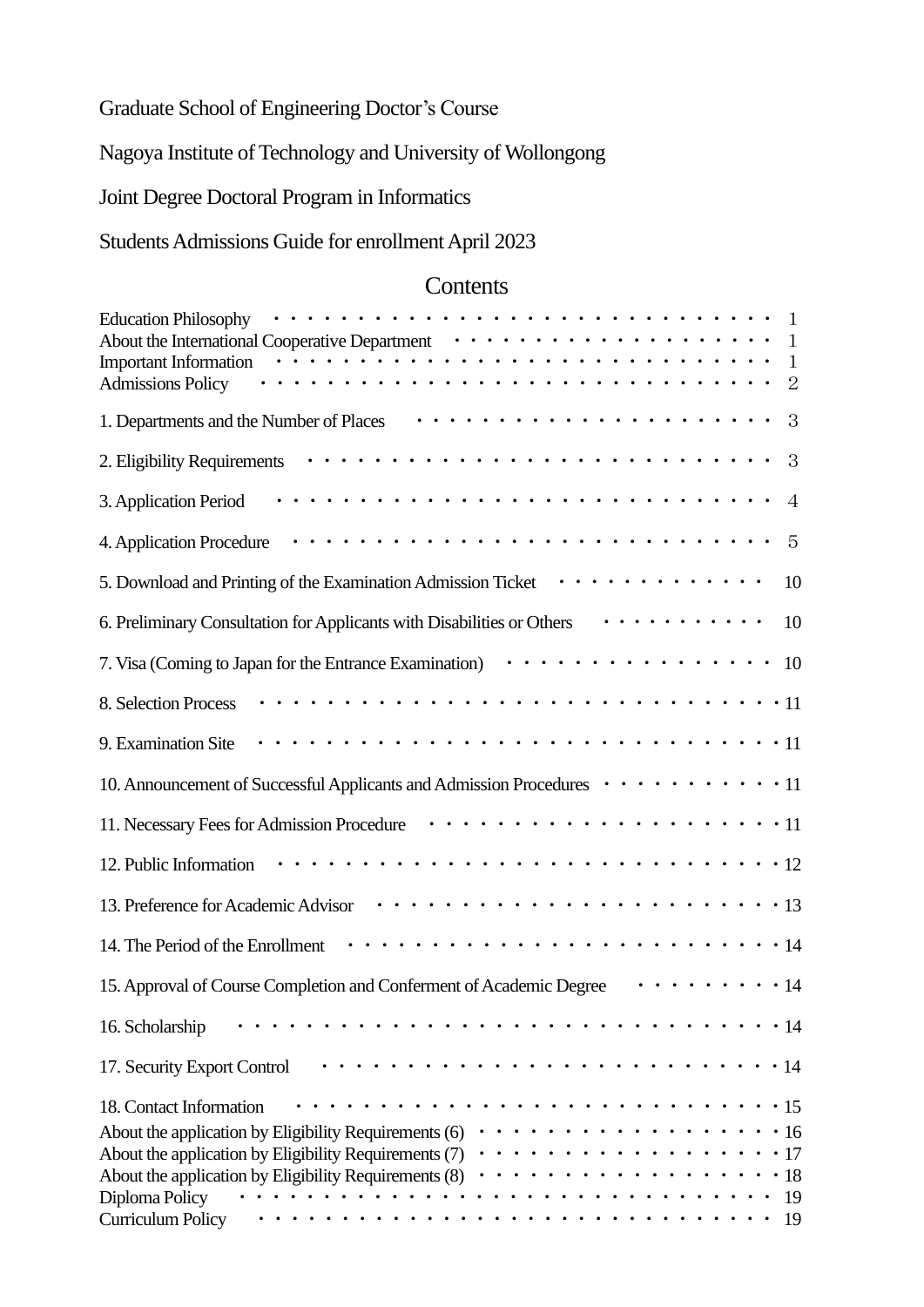# Education Philosophy

The education philosophy of Nagoya Institute of Technology is to "Aim towards achieving the happiness of humankind and welfare of the global community going into the future while nurturing the human talent to support this goal based on 3 guiding principles: *Monozukuri* (Innovation), *Hitozukuri* (Education), and *Miraizukuri* (Contribution)."

 Each and every graduate of this school is expected to be active as a pragmatic engineering elite who possesses the skills to create revolutionary academic innovations and technologies in the real world by working together with various people in various fields throughout the global community and striving towards a sustainable society of the future.

## About the International Cooperative Department

1. International cooperative program (A graduate school that provides an educational program in collaboration with an overseas university)

 Multiple universities in Japan and overseas cooperate to make utmost use of their education and research resources to offer more advanced, innovative, and enticing programs than a single university can offer, thereby providing high-quality, high-value-added study opportunities to students with the goal of creating outstanding human resources desired by universities, nations, businesses, and communities. For that purpose, jointly cooperative universities conduct an educational program and confer degrees jointly.

- 2. Main distinctions of our joint degree program
	- (1) Degrees are conferred jointly by Nagoya Institute of Technology (here in after, NITech) and the University of Wollongong (here in after, UoW).

The type of degree offered is a doctorate (Doctor of Philosophy).

- (2) Students are enrolled at both NITech and UoW. Supervisors from both universities are tasked with providing research guidance, allowing students to conduct research from a wide range of perspectives.
- (3) Students first conduct one year of research under the supervisors' guidance at NITech, followed by another year of research guidance in UoW, after which they return to Japan and apply for their degree to NITech. If the application is approved by the Joint Academic Review Committee, which consists of members from both universities, they are conferred a joint degree from both universities.
- (4) Comprehensive research guidance is provided over a three-year period to each individual student through the Co-creative Seminar that is implemented using a remote teaching (teleconferencing) system.

### Important Information

- 1. Applicants apply either to NITech or to UoW. Applicants to NITech take their entrance examination at NITech. In such instances, the entrance procedure, payment of tuition and other costs, and applications for grants and scholarships will be handled at NITech.
- 2. Applicants cannot apply to both NITech and UoW for this Joint Degree Doctoral Program in Informatics.
- 3. Applicants with the level of English proficiency (6.0 in each category of the IELTS, or an overall score of 6.5 or higher in the IELTS Academic module), or with equivalent English abilities are preferred.
- 4. The period of the enrollment is in March 2023 in case that applicants are selected in UoW, while the period is in April 2023 in case that the applicants are selected in NITech.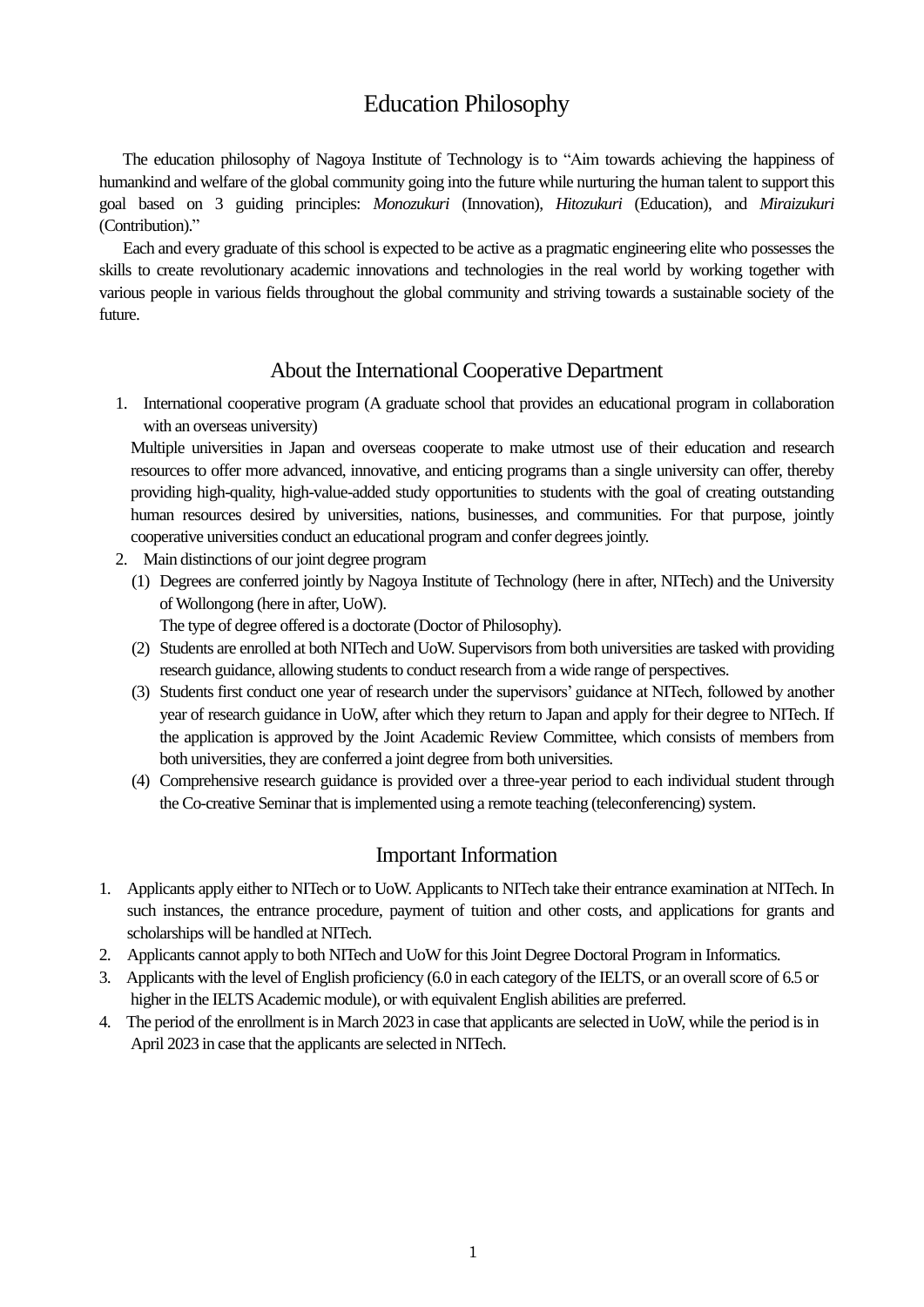# Admissions Policy (Policy on the admission of new students)

#### **Graduate School Doctoral Degree Program**

 In order to nurture human resources according to our education philosophy, students who satisfy the following are admitted widely from within Japan and around the world.

 Students who study under the doctoral program should possess the specialized engineering knowledge and the skill level of a master's degree holder, as well as a sense of mission regarding technological innovation, understanding the philosophy behind this program, and desiring to fulfill a role in information technology.

1 People who have graduated with a master's degree or who have equivalent abilities

- 2 People who have advanced specialist knowledge of the specialist field to which they aspire, who have the ability to utilize this knowledge for problem solving, and who have the ability to conduct research that is both new and beneficial
- 3 People who have the communication proficiency to read and write academic papers in English and other languages, and to engage in expert level discussions with other people
- 4 Those who have a strong desire to play a leading role in creating a new society at the global level through advanced information technology.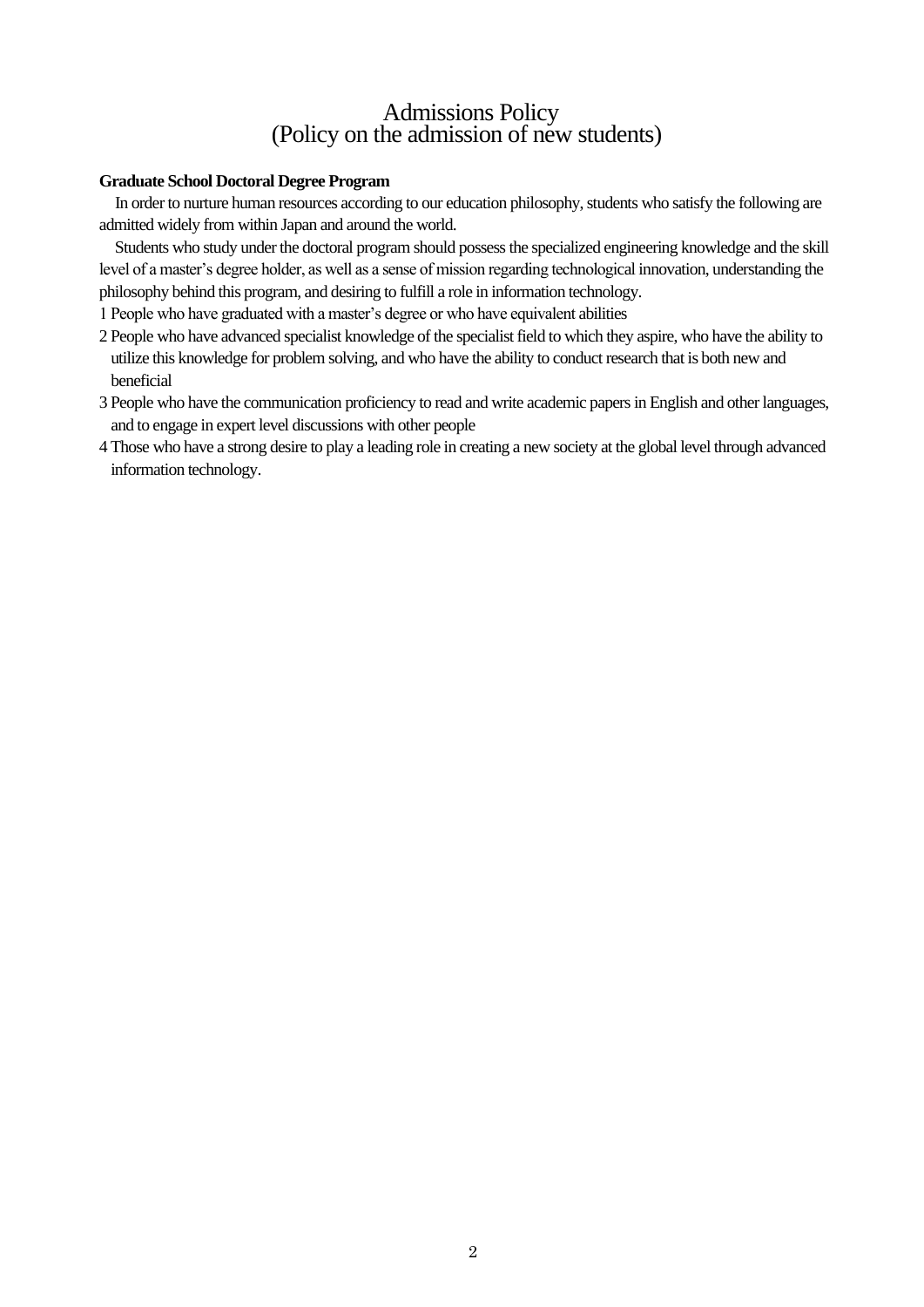# Graduate School of Engineering Doctor's Course

# Nagoya Institute of Technology and University of Wollongong

# Joint Degree Doctoral Program in Informatics

# Admissions Guide for enrollment April 2023

The Graduate School of Engineering of the Nagoya Institute of Technology (NITech) invites prospective students for Nagoya Institute of Technology and University of Wollongong Joint Degree Doctoral Program in Informatics, who starts the program in NITech as follows:

## **1. Departments and the Number of Places**

【The First application】

|                                                                                                                | Number of students to be admitted |                          |
|----------------------------------------------------------------------------------------------------------------|-----------------------------------|--------------------------|
| Department                                                                                                     | Nagoya Institute of Technology    | University of Wollongong |
| Nagoya Institute of Technology and<br>University of Wollongong Joint Degree<br>Doctoral Program in Informatics |                                   |                          |

【The Second application】

|                                                                                                                | Number of students to be admitted<br>Nagoya Institute of Technology<br>University of Wollongong |       |
|----------------------------------------------------------------------------------------------------------------|-------------------------------------------------------------------------------------------------|-------|
| Department                                                                                                     |                                                                                                 |       |
| Nagoya Institute of Technology and<br>University of Wollongong Joint Degree<br>Doctoral Program in Informatics | A few                                                                                           | A few |

Note:Of the following application requirements, which are set separately from this application, you cannot apply concurrently with the majors you are recruiting at the same time.

For Enrollment April 2023 Graduate School of Engineering Doctor's Course Admissions Guide for First and Second Applications

For Enrollment April 2023 Cooperative Major in Nanopharmaceutical Sciences Doctor's Course Admissions Guide for First and Second Applications

## **2. Eligibility Requirements**

Applicants should satisfy any of  $(1) - (8)$ :

- (1) Applicants who hold a master's degree or a professional degree (a professional degree stipulated in Article 5-2 of the Degree Regulations (Ordinance of the Ministry of Education, Science and Culture No. 9 of 1953) based on the provision of Article 104-1 of the School Education Act; The same shall apply hereinafter.), or who are expected to acquire either of the said degrees by March 31, 2023
- (2) Applicants who received, or are expected to receive by March 31, 2023, an academic degree equivalent to a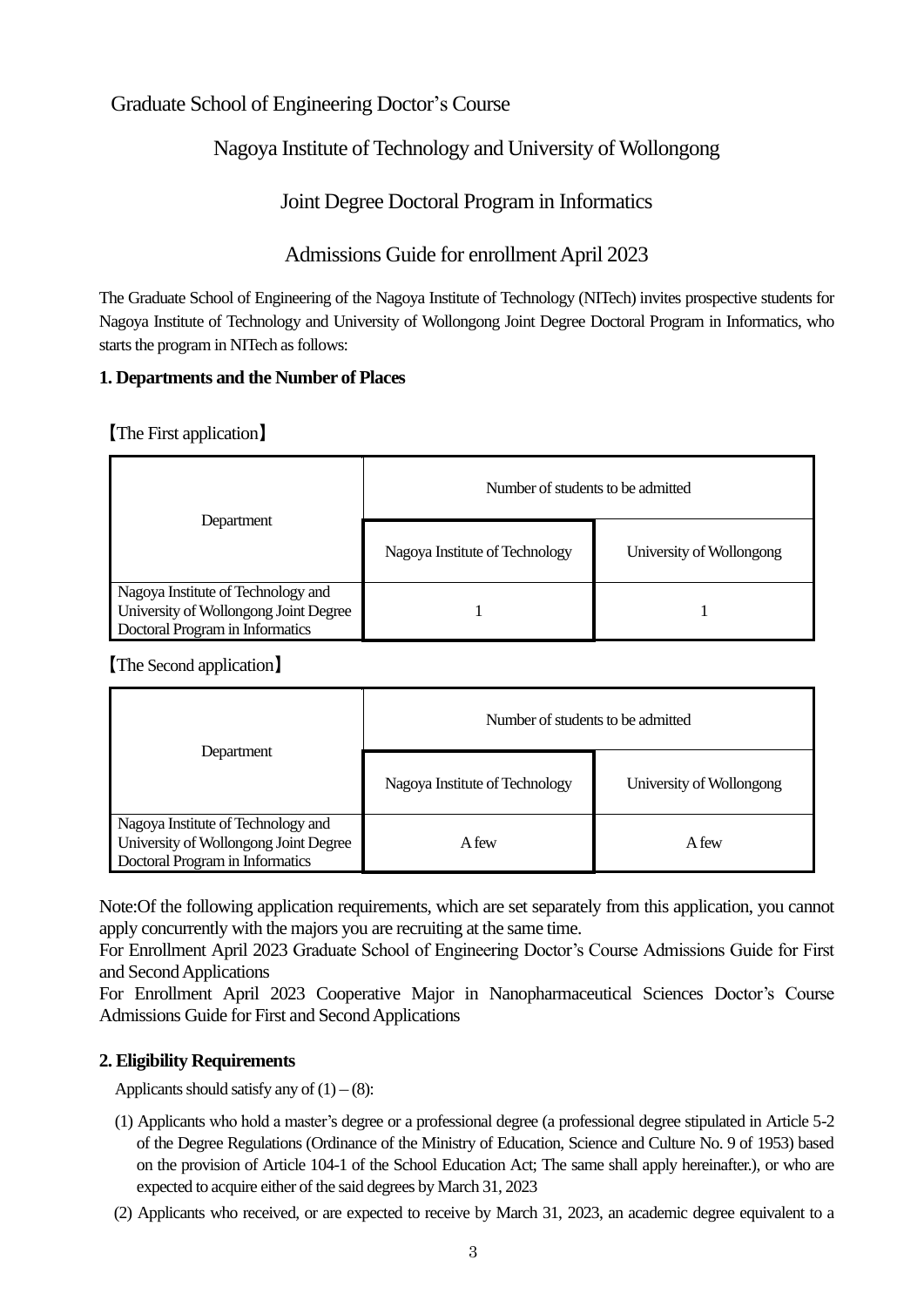master's degree or a professional degree in a country/region other than Japan

- (3) Applicants who received, or are expected to receive by March 31, 2023, an academic degree equivalent to a master's degree or a professional degree after studying, in Japan, specific subjects of a correspondence course provided by an academic institution based in a country/region other than Japan
- (4) Applicants who received, or are expected to receive by March 31, 2023, an academic degree equivalent to a master's degree or a professional degree by completing, in Japan, a graduate course provided by an academic institution that is positioned in the school education system in a country/region other than Japan as an institution providing graduate courses equivalent to those provided in the said country/region, and that is designated separately by the Minister of Education, Culture, Sports, Science and Technology of Japan
- (5) Applicants who received, or are expected to receive by March 31, 2023, an academic degree equivalent to a master's degree by completing a course of the United Nations University, which is stipulated in Article 1-2 of the Act on Special Measures Incidental to Enforcement of the "Agreement between the United Nations and Japan regarding the Headquarters of the United Nations University" (Act No. 72 of 1976), and which was established on the basis of the United Nations General Assembly resolution of December 11, 1972
- (6) Applicants who completed a course of study provided by an academic institution based in a country/region other than Japan, an academic institution specified in Item (4) in this section, or the United Nations University; who passed a review equivalent to the examination stipulated in Article 16-2 of the Standards for Establishment of Graduate Schools; and who are recognized to have an academic ability equivalent to, or higher than, that of a master's degree holder.
- (7) Applicants designated by the Minister of Education, Culture, Sports, Science and Technology:
	- ① Applicants who have been engaged in research at a university, a research laboratory or a similar institution for at least two years after graduating from a university, and are recognized by Graduate School of Nagoya Institute of Technology as having a scholastic ability equal to or higher than that of a person with a master's degree based on the results of their research.
	- ② Applicants who have been engaged in research at a university, a research laboratory or a similar institution for at least two years after completing 16 years of school education in a country other than Japan, or while in Japan by studying the subjects through a distance learning program run by the said country, and are recognized by a graduate school as having a scholastic ability equal to or higher than that of a person with a master's degree based on the results of their research.
- (8) Applicants who are recognized by the Graduate School of Engineering at NITech as having a scholastic ability equal to or higher than that of a person with a master's degree as a result of individual evaluation of eligibility for admission, and will reach 24 years old by March 31, 2023
- Note 1: For an application made together with the Eligibility for Application (6), please refer to the Application with the Eligibility for Application (6) on page 16.
- Note 2: For an application made together with the Eligibility for Application (7), please refer to the Application with the Eligibility for Application (7) on page 17.
- Note 3: For an application made together with the Eligibility for Application (8), please refer to the Application with the Eligibility for Application (8) on page 18.

#### **3. Application Period**

#### **(1) The First application**

**From Tuesday, July 12 to Friday, July 15, 2022 (no later than 4:00 p.m. on Friday, July 15)** If bringing them with you, reception of the documents is from 9:00 a.m. to 4:00 p.m. of those days. If mailing them, they must be received no later than 4:00 p.m. on Friday, July 15. **Application information registration (system input) is possible during the following period. From 9:00 a.m. on Tuesday, July 5 to 3:00 p.m. on Friday, July 15, 2022**

#### **(2) The Second application**

**From Tuesday, January 17 to Friday, January 20, 2023(no later than 4:00 p.m. on Friday, January 20)** If bringing them with you, reception of the documents is from 9:00 a.m. to 4:00 p.m. of those days.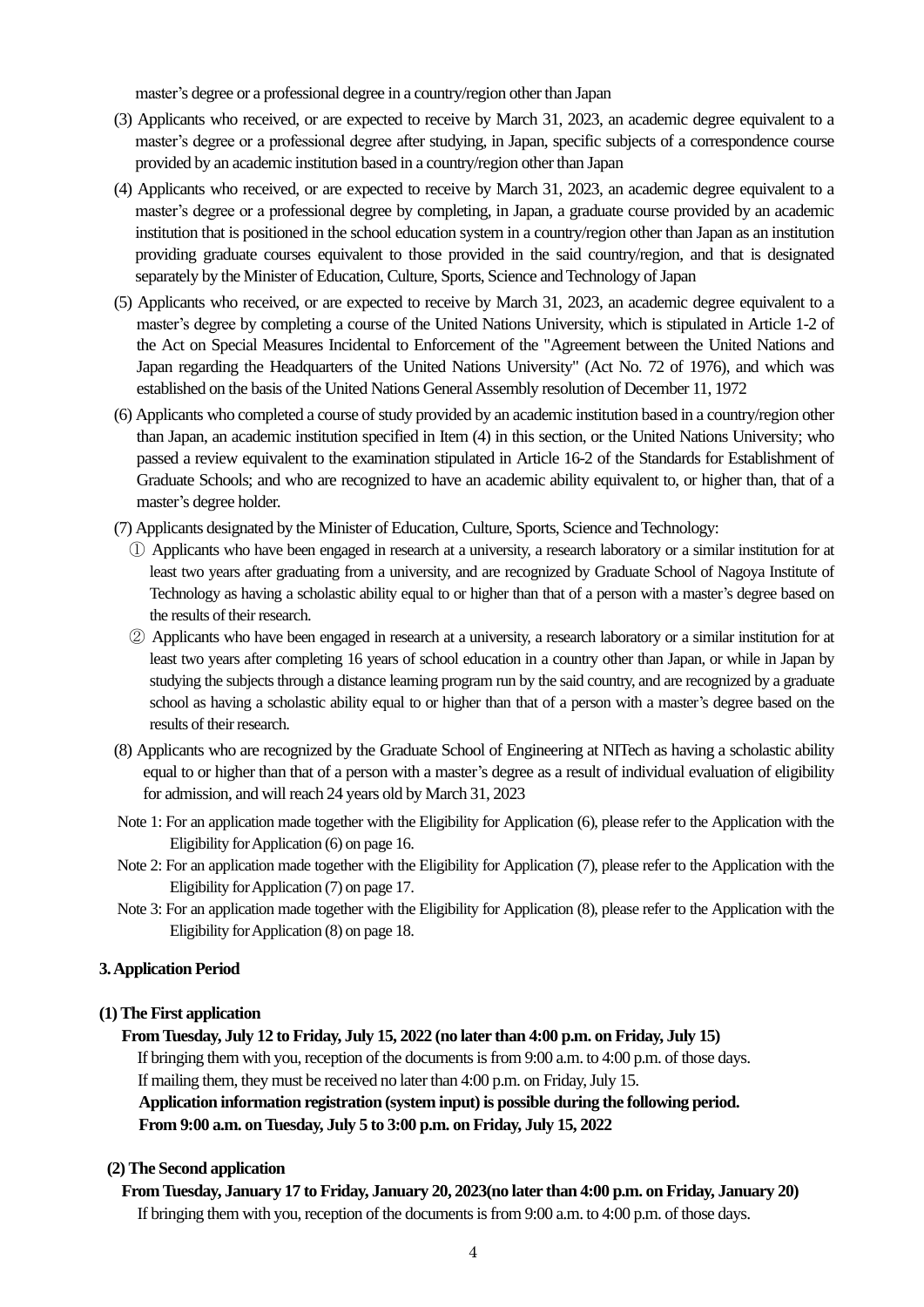If mailing them, they must be received no later than 4:00 p.m. on Friday, January 20, 2023. **Application information registration (system input) is possible during the following period. From 9:00 a.m. on Tuesday, January 10 to 3:00 p.m. on Friday, January 20, 2023**

- Note 1: Submit application documents after registration (system input) of information for application over the internet by bringing them with you or mailing them. Please check details from "4. Application Procedure".
- Note 2: Before applying, please consult with the faculty member whom you would like to have as your academic adviser for your research proposal and the application for admission.

### **4. Application Procedure**

Those wishing to enroll, make careful confirmation of steps [1]–[3], and complete the necessary procedures.

| (1) Confirmation of the entrance<br>examination system | Download "Admissions Guide" from the NITech website, and check<br>the qualifications for application and the application period to the major<br>you wish to enter into.                                      |  |  |
|--------------------------------------------------------|--------------------------------------------------------------------------------------------------------------------------------------------------------------------------------------------------------------|--|--|
| (2) Registration of application                        | From a computer etc. connected to the internet, follow the instructions                                                                                                                                      |  |  |
| information                                            | on the screen, and enter the content to be registered.                                                                                                                                                       |  |  |
| (3) Confirmation of application                        | Check the registered application information. The information can be                                                                                                                                         |  |  |
| information                                            | printed out for confirmation.                                                                                                                                                                                |  |  |
|                                                        | Select the method of payment for the examination fee.                                                                                                                                                        |  |  |
| (4) Selection of payment method                        | •Convenience store payment<br>•Credit card                                                                                                                                                                   |  |  |
|                                                        | •Bank ATM (Pay-easy)<br>•Online banking                                                                                                                                                                      |  |  |
|                                                        | Persons who are expected to complete their master's degree program at                                                                                                                                        |  |  |
|                                                        | NITech in March 2023 are not required to pay the examination fee.                                                                                                                                            |  |  |
| (5) Payment of examination fee                         | Through the payment method you selected, Internet application<br>Registration and payment of the Examination Fee is required pay<br>examination fee (30,000 yen) and bank transfer fee (990 yen.)            |  |  |
| (6) Printing of registered                             | Print out the Application Checking Sheet and other documents.                                                                                                                                                |  |  |
| application information                                |                                                                                                                                                                                                              |  |  |
| (7) Submission of application<br>documents             | Submit the printed documents with the registered application<br>information, from (6) etc. to Nagoya Institute of Technology as written<br>on page 7 of "[2] Application Documents" to complete application. |  |  |

#### **Procedure When Applying Over the Internet**

- Note 1: Application is not complete by only registering the application information over the internet. Application is complete after submission of the Application Checking Sheet and other documents written on page 7 of "[2] Application Documents".
- Note 2: In case of the following actions during the application information registration, or you have not continued on to the next page within 30 minutes, please note that registration must be started over again. •You have closed the browser before completing the application information's registration

•You clicked the "Back" button in the browser to return to the previous screen

- Note 3: Check the internet application registration site below in regard to details on examination fee payment methods, frequently asked questions, etc.
- Note 4: If a student has large-scale natural disaster during the one year prior to the application, he or she may be exempt from paying the examination fee by applying the exemption. The example of the student who may be exempt is that he or she has the natural disaster inside the designated area of National Disaster Relief Act (災 害救助法) and had his or her house completely, seriously, or partially destroyed, or his or her household finances supporters have passed away or have missed. (The national disaster is limited to those that occurred in Japan.)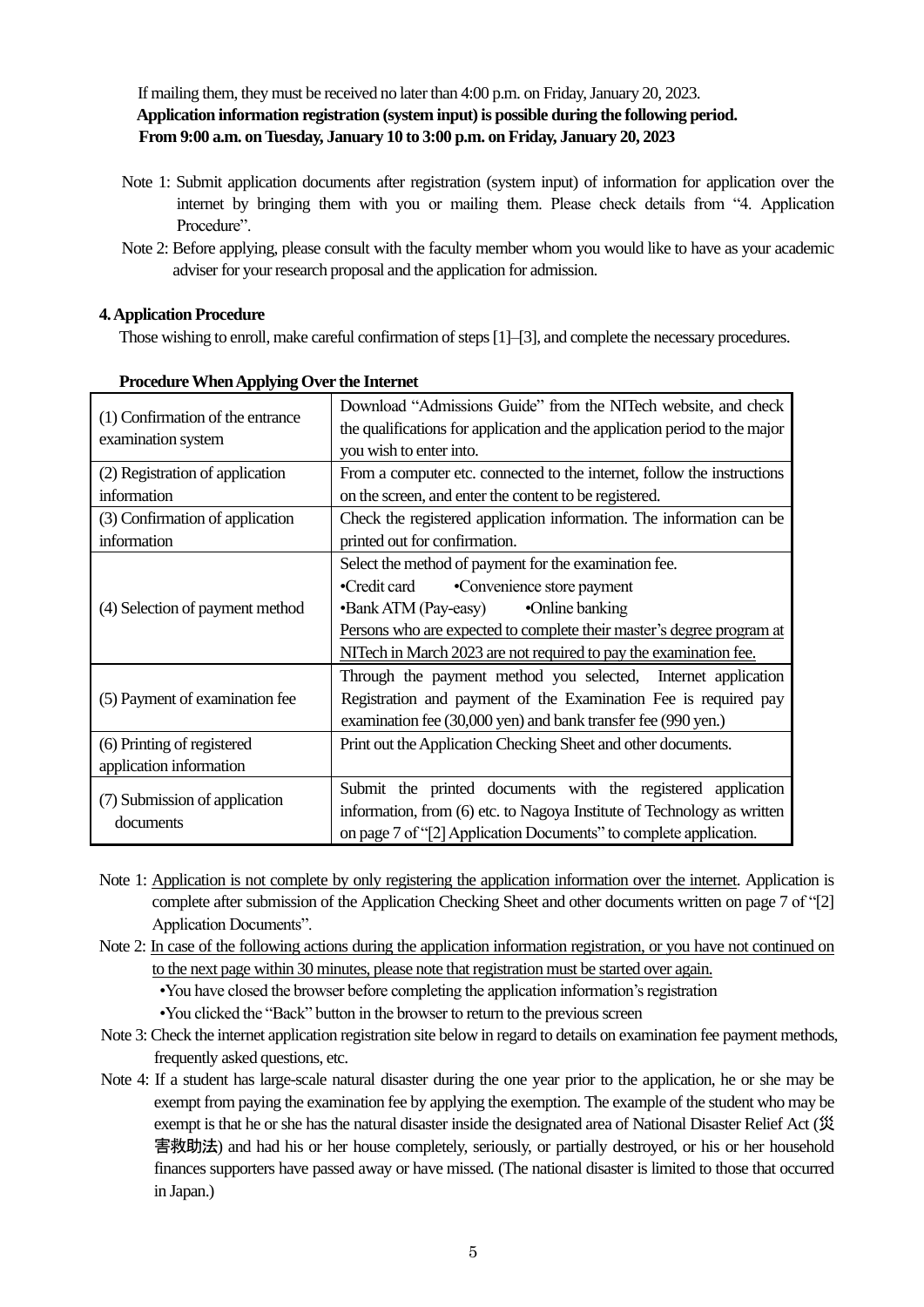For details, please check the NITech website (<https://www.nitech.ac.jp/examination/sokuhou/>) and submit the necessary documents.

## **Internet Application Registration Site NITech English website [> Prospective Students](https://www.nitech.ac.jp/eng/admission/index.html) > Internet Application Registration Site**

Note 5: The following are the recommended system requirements for computer and mobile device when registering your application information over the internet.

#### **(1) Recommended System Requirements for Computer**

Browser

| Windows              | Macintosh              |
|----------------------|------------------------|
| <b>Google Chrome</b> | Safari                 |
| Microsoft Edge       | Google Chrome          |
|                      | (Mac OS 10.6 or later) |

PDF Reading Software

| <b>Windows</b>          | Macintosh               |
|-------------------------|-------------------------|
| Adobe Acrobat Reader DC | Adobe Acrobat Reader DC |

### **(2) Recommended System Requirements for Mobile Device**

Although the following are recommended system requirements, some functions may not work depending on the environment of use. In such case, please use a computer instead.

| ЭS                      |                     |
|-------------------------|---------------------|
| Android                 | iOS                 |
| Android 10.X.X or later | iOS 14.X.X or later |
| <b>Android Chrome</b>   | Safari              |

#### **[1] Registration of Application Information over the Internet and Payment of the Examination Fee**

- (1) Registration of application information over the internet and a payment of the examination fee are required. The process of registration application information over the internet is as stated in the separate "Internet Application Registration Process Guide" file.
- (2) Itemsto be prepared before beginning the registration of application information
	- a. Statement of purpose and other documents

In addition to the documents created through the registration system for the application information, submission of the statement of purpose and other documents as stated in the "Other Necessary Documents" section of "[2] Application Documents" must be done within the application period. Please have them prepared so as not to be late.

b. Applicant's facial photo data

Have the data of a photograph prepared clearly showing the full face, head and shoulders, without any hat, and taken within three months of the application. It is registered into the system together with the other information.

c. E-mail address

An e-mail address is required. Use of a smartphone, cellular phone, or free e-mail service address is okay. (The e-mail address designated will receive notification e-mails such as those regarding completion of application information registration.)

d. Printer and printer paper

A printer able to make prints in A4 size (in either monochrome or color) is required. Normal printer paper may be used (for printing the registered application information).

(3) Cases when the internet is unavailable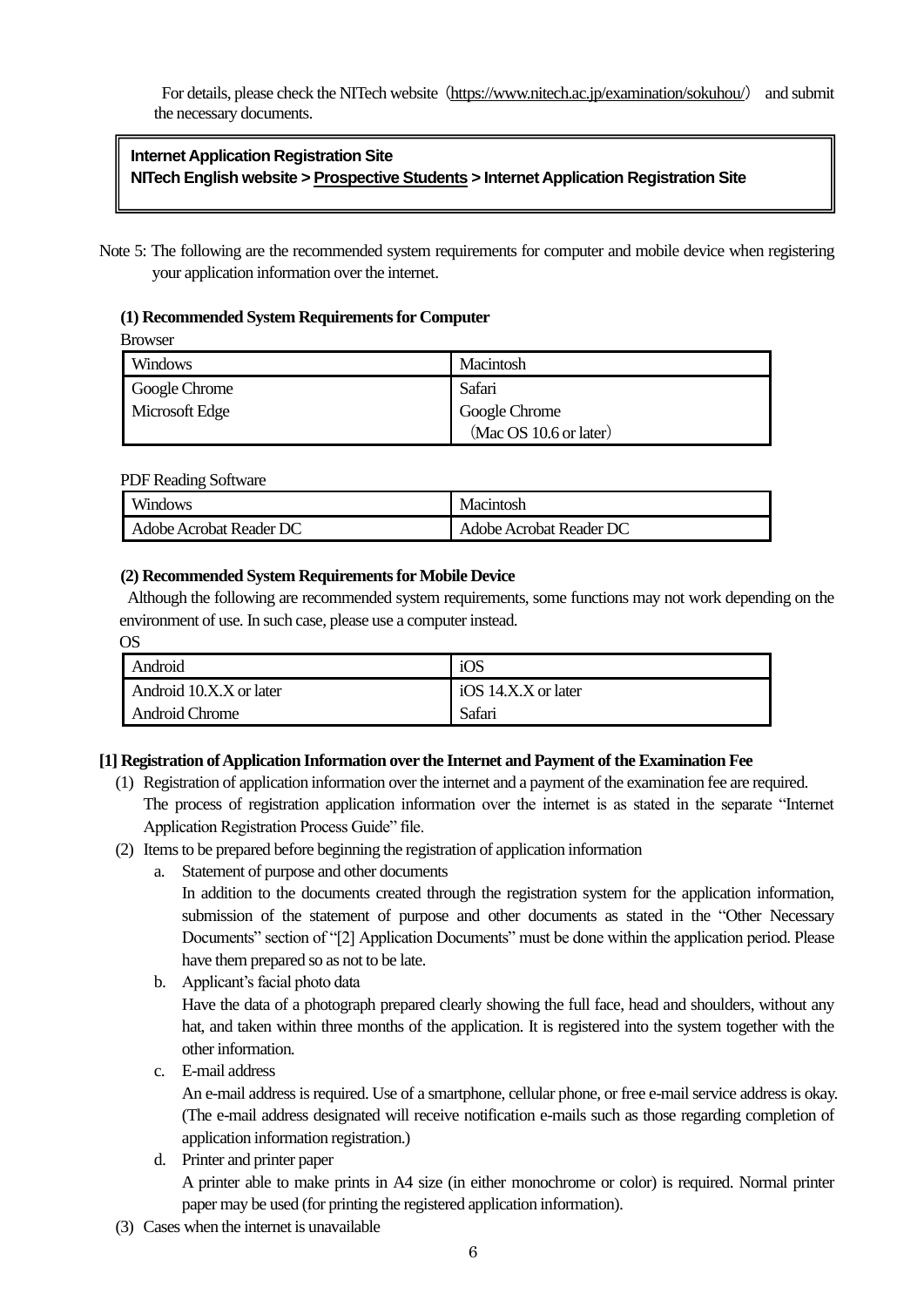If an internet environment is not available for application registration at your home, or school or university enrolled in, please inquire through the information listed in "18. Contact Information" on page 15.

Note : The application procedure is complete upon registering the information for application over the internet and submitting the documents written on page 7 of "[2] Application Documents". Please note that if the necessary documents are not submitted by the application period listed in "**3. Application Period**" on page 4, the application will be considered incomplete (registered data invalid), and you will not be able to take the examination.

#### **[2] Application Documents**

After registering the application information in [1] of page 6 over the internet, compile the following documents, and submit them to the NITech Admissions Division by the prescribed date. Before applying, please consult with the faculty member in NITech whom you would like to have as your academic adviser for your research proposal and the application for admission.

If mailing your application, use a commercial envelope (a rectangular No. 2 envelope with a length of 33 cm and width of 24 cm), stick a mailing label described in (2) of the chart below to the front of the envelope, **and mail it as registered express mail.**

Please contact the Admissions Division if you are submitting the application documents from outside Japan.

| application<br>information over the<br>the registered<br>internet | (1) Application<br><b>Checking Sheet</b><br>(Submission Sheet)                                                                                                                    | The printed version of the application information after registration over the<br>internet                                                                                                                                                                                                                                                                             |  |  |
|-------------------------------------------------------------------|-----------------------------------------------------------------------------------------------------------------------------------------------------------------------------------|------------------------------------------------------------------------------------------------------------------------------------------------------------------------------------------------------------------------------------------------------------------------------------------------------------------------------------------------------------------------|--|--|
| Printed documents of                                              | (2) Mailing label                                                                                                                                                                 | Stick the printed mailing label to the envelope used to send the application<br>documents after the registration of application information over the internet.<br>If bringing the application in person, print out the shipping label, and bring it<br>with you (it does not need to be stuck on the envelope).                                                        |  |  |
| Other necessary documents                                         | (3) Statement of<br>purpose                                                                                                                                                       | Outline the "Reasons for choosing the Department" and the "Subjects which<br>you wish to study at the Graduate School of Engineering and their<br>description." Please download and use the statement of purpose form from<br>the NITech website (https://www.nitech.ac.jp/examination/in/request.html).                                                               |  |  |
|                                                                   | (4) Academic<br>transcript of the<br>master's degree<br>program<br>(copy not allowed)                                                                                             | Certification for the master's course you have completed. The certificate<br>needs to be issued by the graduate school you completed.<br>For documents written in a language other than Japanese or English, please<br>attach a document with Japanese or English translation.<br>Applicants from Chinese educational institutions should refer to the notes<br>below. |  |  |
|                                                                   | (5) Academic<br>transcript of the<br>undergraduate<br>program<br>(copy not allowed)                                                                                               | Certification issued by the university you graduated from.<br>For documents written in a language other than Japanese or English, please<br>attach a document with Japanese or English translation.<br>Applicants from Chinese educational institutions should refer to the notes<br>below.                                                                            |  |  |
|                                                                   | (6) Certificate of a<br>master's degree or<br>professional degree,<br>or Completion (or<br>expectation)<br>certificate of the<br>master's degree<br>program<br>(copy not allowed) | Certification issued by the graduate school you completed (will complete).<br>For documents written in a language other than Japanese or English, please<br>attach a document with Japanese or English translation.<br>Applicants from Chinese educational institutions should refer to the notes<br>below.                                                            |  |  |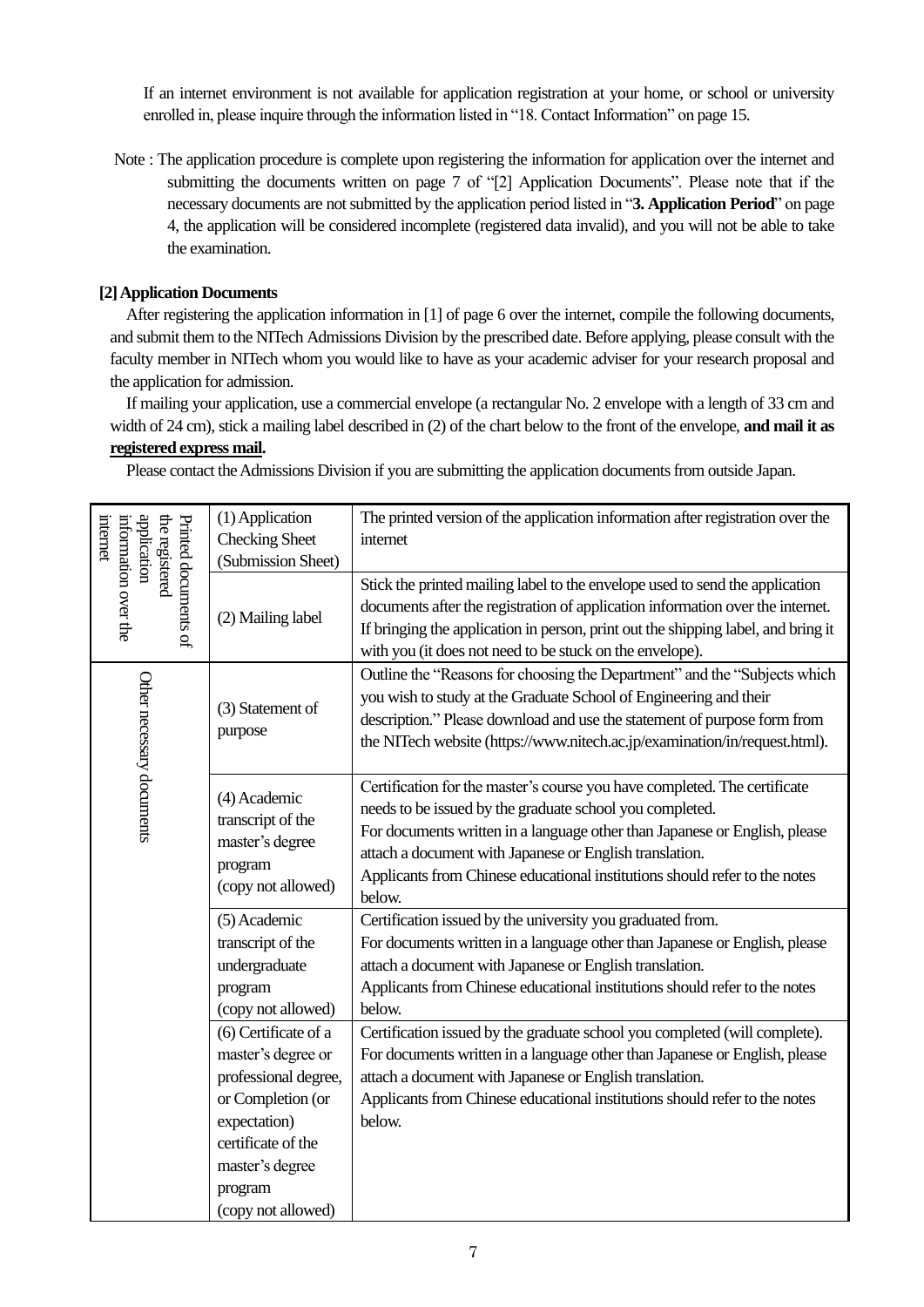|                           | (7) English<br>proficiency test<br>score                                                                    | Please refer 4[3] (1).                                                                                                                                                                                                                                                                                                                                                                                                                                                                                                                                      |
|---------------------------|-------------------------------------------------------------------------------------------------------------|-------------------------------------------------------------------------------------------------------------------------------------------------------------------------------------------------------------------------------------------------------------------------------------------------------------------------------------------------------------------------------------------------------------------------------------------------------------------------------------------------------------------------------------------------------------|
| Other necessary documents | (8) IELTS score<br>sheet's return<br>envelope                                                               | For applicants mailing their application documents and submitting IELTS<br>Official Score Certificate, an envelope to return ILETS score sheet is<br>necessary.<br>Write your name, address, and postal code on a commercial envelope (a<br>rectangular No. 3 envelope with a length of 23.5 cm and width of 12 cm),<br>and attach a postage stamp (374 yen).<br>However, if applicants live outside Japan, the sheet will be sent by Express<br>Mail Service (EMS). Please enclose an international reply coupon in the<br>value of a 100g airmail letter. |
|                           | $(9)$ Copy of the<br>master's thesis                                                                        | Please submit a copy of your master's thesis, if you hold a master's degree.                                                                                                                                                                                                                                                                                                                                                                                                                                                                                |
|                           | $(10)$ Summary of<br><b>Past Research</b><br>History (the form<br>designated by<br>NITech).                 | Submit a summary of your research results so far in approximately 1,000<br>words in English.<br>Please downloaded and use the Summary of Past Research History form<br>from the NITech website.<br>(https://www.nitech.ac.jp/examination/in/request.html).                                                                                                                                                                                                                                                                                                  |
|                           | $(11)$ Copy of<br>literary works,<br>academic papers,<br>academic reports<br>and patents/utility<br>designs | If you correspond to eligibility requirement $(7)$ or $(8)$ and you have such<br>documents, Please submit them.                                                                                                                                                                                                                                                                                                                                                                                                                                             |
|                           | $(12)$ Copy of<br>certificate of<br>residence or Copy of<br>both sides of your<br>residence card            | Submit a copy of your certificate of residence (juminhyo) indicating your<br>Status of Residence and Period of Stay, or a copy of both sides of your<br>residence card. If you have not been registered, please submit a copy of<br>passport.                                                                                                                                                                                                                                                                                                               |

Note.The documents submitted for evaluation for eligibility do not need to be resubmitted at the time of application.

 $\leq$  Regarding certificates of applicants from Chinese educational institutions  $\geq$ 

(4)Transcript (graduate school), (5)Transcript (undergraduate) and (6)Degree acquisition certificate (completion certificate)

Applicants from Chinese educational institutions are required to follow the procedure whereby CHSI(China Higher-education Information and Student Information; https://www.chsi.com.cn/) directly sends your grade certification report (English version) and educational background certification report (English version) to the Entrance Examination Division at Nagoya Institute of Technology (nit.nyushi@adm.nitech.ac.jp) by the deadline for application.

In addition, follow the procedure whereby CDGDC(China Academic Degrees and Graduate Education Development Center; https://www.cdgdc.edu.cn/) directry sends your degree(master's) certificate (English version) to the Entrance Examination Division at Nagoya Institute of Technology (nit.nyushi@adm.nitech.ac.jp) by the deadline for application. Only certification reports(4), (5) and (6) submitted by CHSI and CDGDC will be accepted.

If the applicant has not graduated from the relevant institution at the time of application, the applicant should submit a transcript of the current academic year for (4)Transcript (graduate school), and a certificate issued by the institution showing that the applicant is expected to graduate for (6)Degree acquisition certificate (completion certificate).

Applicants who fail to follow the procedures and whose documents are not submitted by the deadline, will be unable to take the examination. Be sure to allow plenty of time for submission of the application.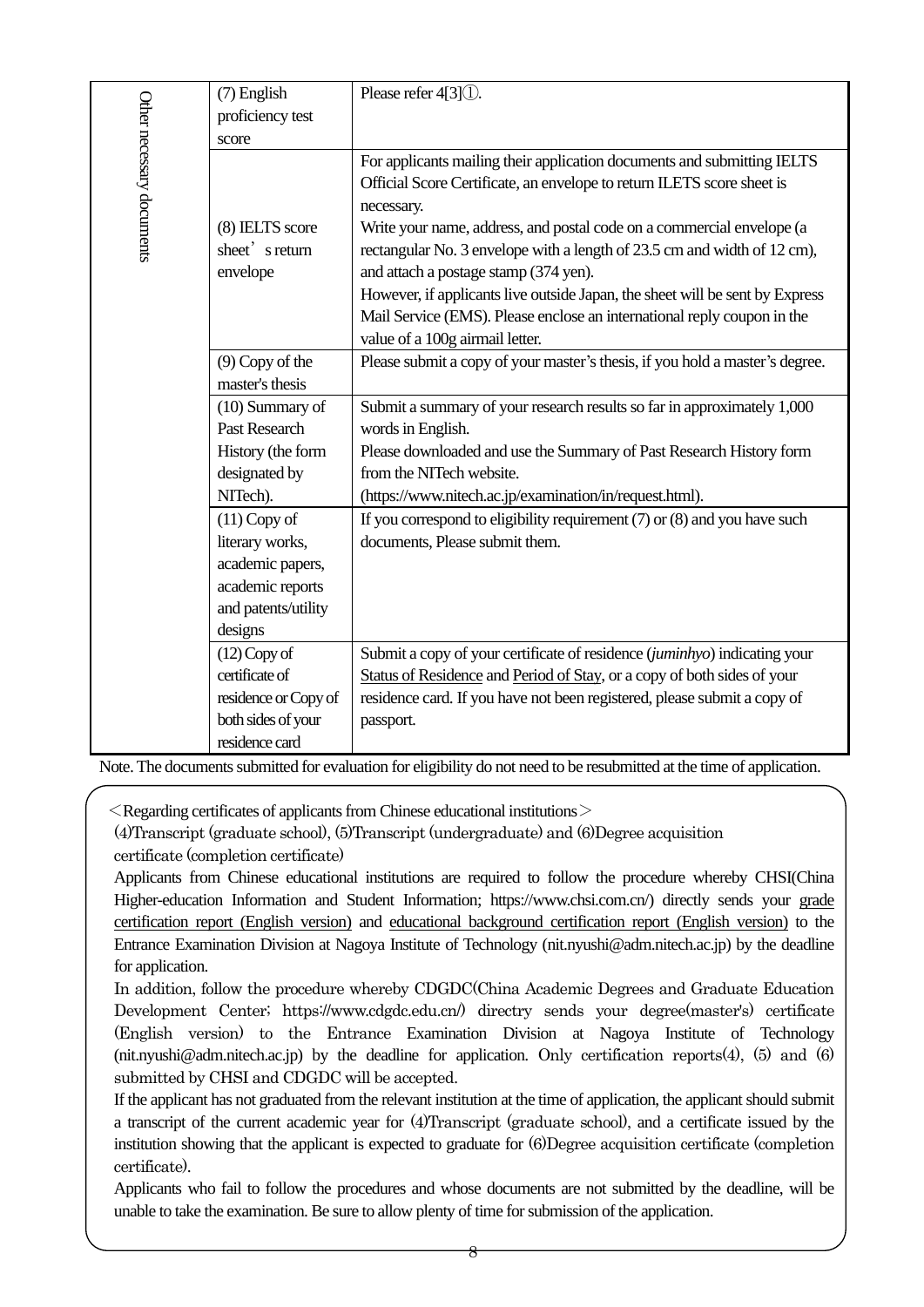#### **[3] Important Points**

|  | (1) Please choose one English proficiency test, and submit the necessary documents. |
|--|-------------------------------------------------------------------------------------|
|  |                                                                                     |

| The name of English | Approximate Desired level of Score       | <b>Necessary Document</b>                                  |
|---------------------|------------------------------------------|------------------------------------------------------------|
| proficiency test    |                                          |                                                            |
| OJELTS              | 6.0 in each category of the IELTS, and   | <b>IELTS Official Score Certificate (Test Report</b> )     |
|                     | an overall score of 6.5 or higher in the | Form) which includes the full face (copy not               |
|                     | <b>IELTS</b> Academic module             | allowed)                                                   |
| 2TOEFL-iBT          | At Test Date Scores, 18 and higher in    | <b>Official Score Report or Institutional Score Report</b> |
|                     | Reading and Writing Section, 17 and      |                                                            |
|                     | higher in Listening and Speaking         |                                                            |
|                     | Section, and 86 or higher at total Test  |                                                            |
|                     | Date Scores                              |                                                            |
|                     | (NITech does not use MyBest scores.)     |                                                            |

Note 1: To be valid, the test date of your score sheet must be dated within two years prior to the application period.

Note 2: If you submit TOEFL-iBT Score, submit the Official Score Report or Institutional Score Report. Examinee Score Report or Test Taker Score Report are not acceptable.

Request Educational Testing Service (ETS) to send your Score Report to NITech so that the Report will reach NITech no later than the admission application deadline. Requests can be made by either of the following methods: Scores for TOEFL-ITP cannot be used.

- Requesting ETS directly at the time of application for a TOEFL test or by 10:00 p.m. on the day prior to the TOEFL test day (Free of charge)
- Requesting ETS directly on or after the TOEFL test day (Charged)

NITech's Designated Institution Code (DI Code): 8549 It may take approximately two months before the Official Score Report reaches NITech. Be sure to make the

request well before the admission application deadline. If the Official Score Report does not arrive at NITech within the admission application period, your application documents will be regarded as incomplete.

If you would like to confirm that the TOEFL official score report has been arrived at NITech, please send us e-mail (nit.nyushi@adm.nitech.ac.jp) as follows:

Subject: TOEFL official score report

Body of e-mail : ①Name (alphabet) TOEFL Test Date TOEFL Registration Number or Appointment Number Date of Birth

Note 3: Your IELTS Official Score Certificate will be returned to you after your application documents are accepted.

- (2) The certificate in a language other than English must be accompanied by a translation in English.
- (3) Incomplete application documents cannot be accepted.
- (4) Changes made after registering your application over the internet are not acknowledged. However, if your address, phone number, etc. have changed, please contact NITech through the information listed in "18. Contact Information" on page 15.
- (5) Once you have submitted admission application documents, you cannot make changes to the contents, and the documents you submit will not be returned.
- (6) Examination fees already paid are not reimbursed for any reason other than the cases below.
	- A. The fee was paid, but the application documents were not mailed.

\* The application process is not complete by only registering application information over the internet. It is complete after mailing in the application documents within the application period.

- B. The fee was paid, but due to a mistake or mistakes in the application documents, application was not accepted.
- C. The fee was mistakenly paid twice.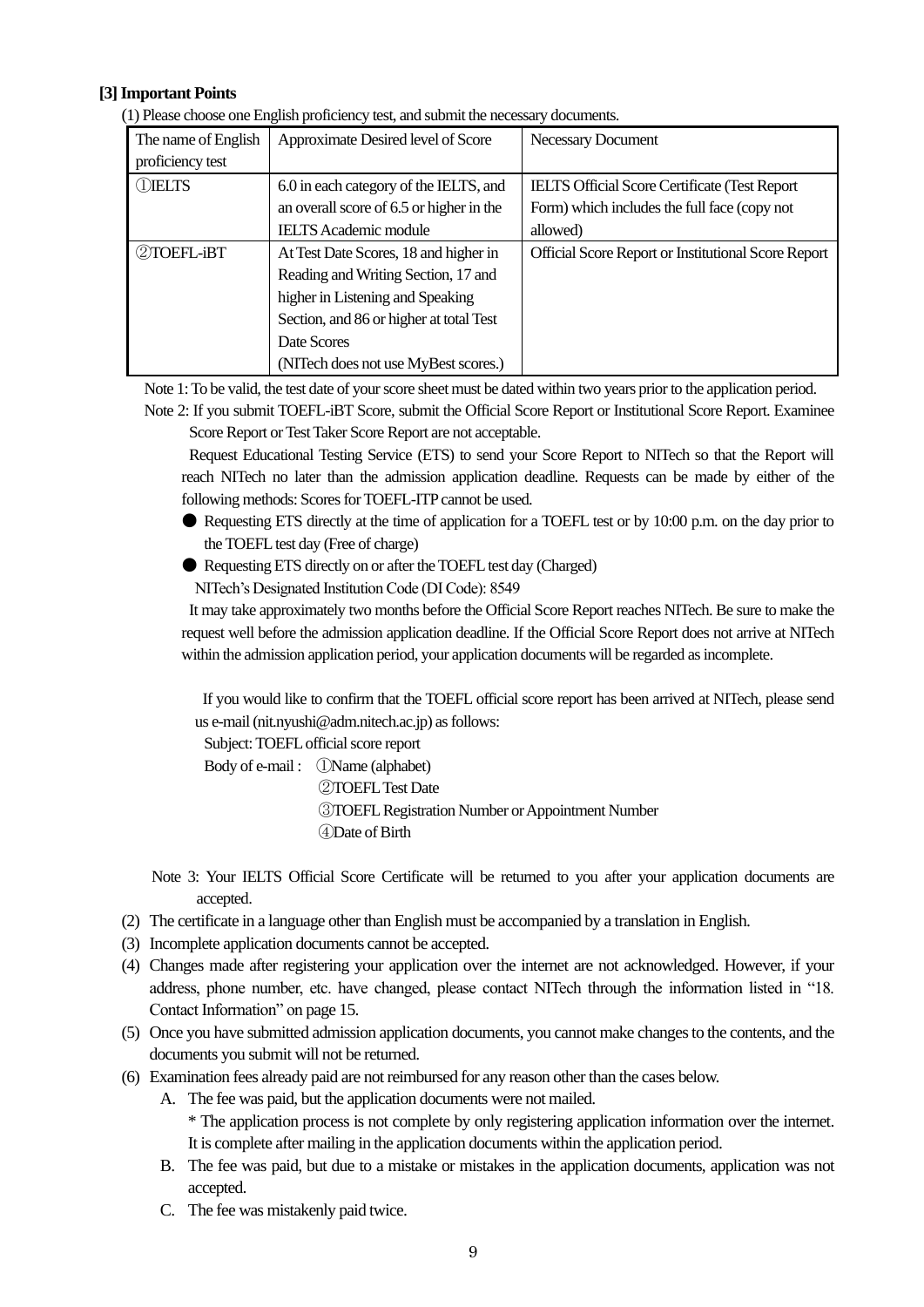- (7) Any false information in the submitted documents will cause cancellation of one's admission even after you have been admitted.
- (8) The personal information used for the selection will be dealt with under the Act on the Protection of Personal Information Held by Independent Administrative Agencies:

a) For the personal information used for the selection, NITech will use them for investigation and research for future selections. For the investigation and research, NITech may entrust some processes of the affairs to contractors with which NITech has made a nondisclosure agreement. In this case, NITech provides the personal information to the contractors within the scope of the entrusted affairs.

b) Regarding the personal information of successful applicants, such as the name and the address and so on, NITech will use them for sending the advance guide about textbook purchasing and rental housing and so on. About the affairs, NITech may entrust them to contractors with which NITech has made a nondisclosure agreement. In this case, NITech provides the personal information to the contractors within the scope of the entrusted affairs.

c) Regarding the personal information used for the selections, NITech will use them for the academic affairs, including register management, and affairs related to study support and student support. To carry out the affairs, NITech may entrust some processes of them to contractors with which NITech has made a nondisclosure agreement. In this case, NITech provides the personal information to the contractors within.the scope of the entrusted affairs.

#### **5. Download and Printing of the Examination Admission Ticket**

The examination admission ticket can be downloaded or printed from the dates below.

Download and print the examination admission ticket from the internet application registration site, and bring it with you on the day of the examination.

〔The First application〕 From Wednesday July 20, 2022 〔The Second application〕 From Monday, January 23, 2023

#### **6. Preliminary Consultation forApplicants with Disabilities or Others**

Special treatment is available for students with disabilities. Please contact the Admissions Division prior to the application if you have a disability stipulated in Article 22-3 of the Order for Enforcement of the School Education Act and other disability or others, and therefore need special care to enable you to attend the admission examination and graduate school programs.

(1) Date and consultation

[The First application] By Friday June 17, 2022

[The Second application] By Thursday, December 15, 2022

By the date above, you should inform the Admissions Division of the content of your requirements, either in writing, or by phone, or other means. The Office may conduct a meeting on campus, if necessary, by inviting you or a staff member of your school who can provide the necessary explanation on your behalf.

(2) Contact information

Refer to section "18. Contact information" on page 15.

### **7. Visa (Coming to Japan for the Entrance Examination)**

Depending on your nationality, applicants who intend to enter Japan to take the entrance examination must obtain a visa. For details, please contact your local Japanese Embassy or Consulate.

NITech cannot be your "Inviter" or "Guarantor" when applicants apply for their 'short-term visa'. Please prepare for the necessary conditions and apply for the visa on your own.

For further information, please refer to the Ministry of Foreign Affairs website:

[http://www.mofa.go.jp/j\\_info/visit/visa/index.html](http://www.mofa.go.jp/j_info/visit/visa/index.html)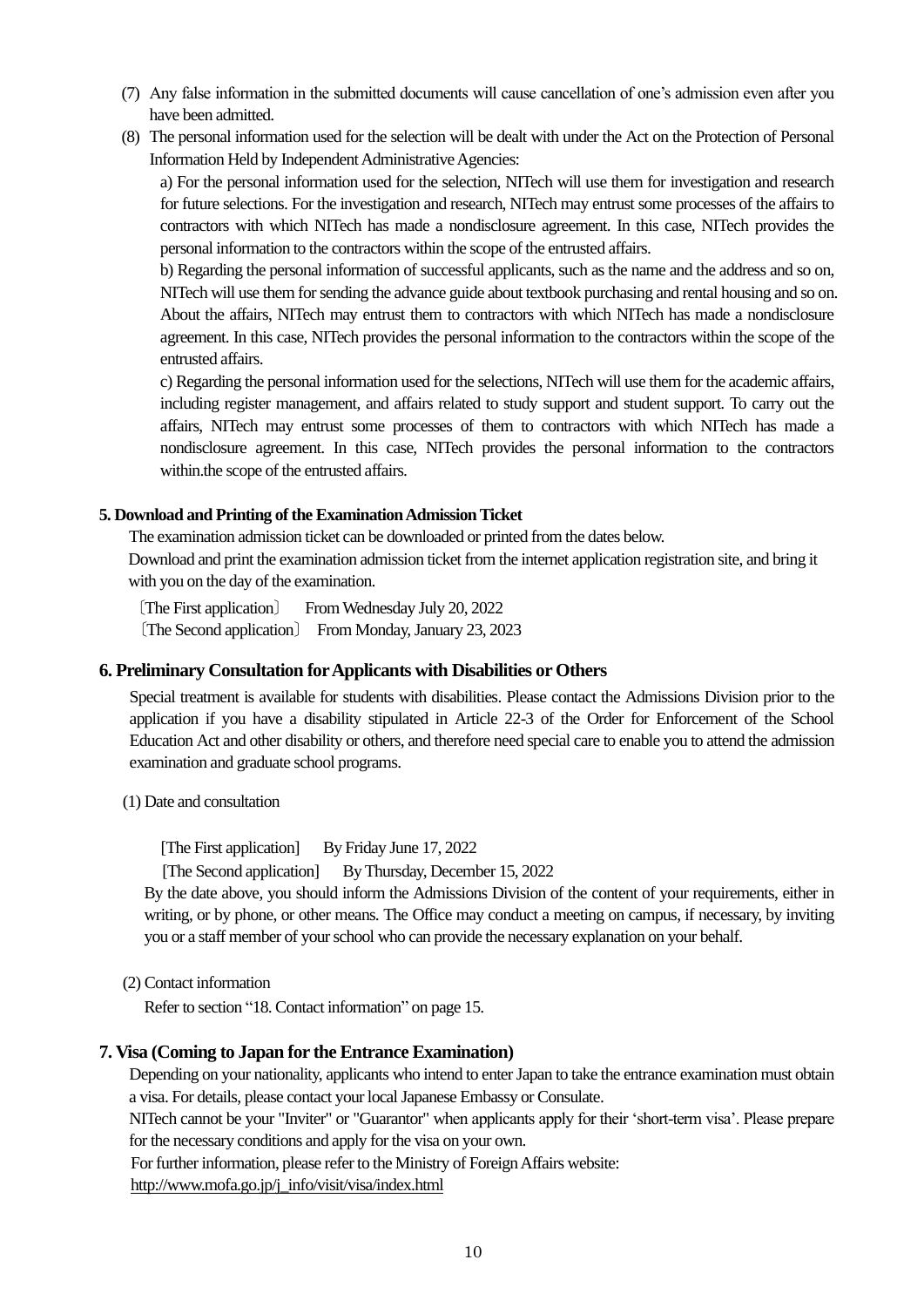### **8. Selection Process**

Applicants will be selected based on a comprehensive assessment of the results of the interview, submitted materials, academic records and English proficiency test score.

#### (1) Evaluations

Applicants will be evaluated on the materials submitted and by interviews which will include the following items:

① Oral examination on the materials

 Applicants will be required to give a presentation on materials submitted (Document (9) (10) or (11) listed in the table 4 [2] on page 7 ), and answer questions about their research activities and their major field in English. Details will be informed to each applicant, after your application documents are accepted.

② PersonalInterview Motivation, personality.

(2) Date

[The First application] Wednesday, August 24, 2022 [The Second application] Wednesday, January 25, 2023

### **9. Examination Site**

 The Nagoya Institute of Technology, Nagoya city, Aichi prefecture Detailed information will be informed to each applicant after your application documents are accepted.

### **10. Announcement of Successful Applicants and Admission Procedure**

(1) An announcement of successful applicants will be made by posting the examinee numbers of successful applicants on the website of NITech (https://www.nitech.ac.jp/) on the following dates, and also by mailing letters of acceptance to each successful applicant.

[The First application]At 10:00 a.m., Friday, September 9, 2022

[The Second application]At 1:00 p.m., Wednesday February 8, 2023

Results will not be available on the phone.

(2) Successful applicants (or their proxies) should carry out the admission procedure at the date shown below.

If the admission procedure is not carried out by the prescribed deadline, the applicant will be considered to have declined admission. Note that the admission procedure can also be conducted by mail in accordance with the Admission Procedure Guide which will be sent at the beginning of February, 2023. The documents required for admission procedure will be included in the envelope with the Admission Procedure Guide.

| Date and Time of Admission procedure                      | Location                       |
|-----------------------------------------------------------|--------------------------------|
| Wednesday, March 8, 2023 9:00 a.m. to 4:00<br>$\mid$ p.m. | Nagoya Institute of Technology |

### **11. Necessary Fees for Admission Procedure**

| Admission fee | 282,000 yen (estimated)                   |                                                             |
|---------------|-------------------------------------------|-------------------------------------------------------------|
| Tuition fee   | Annual amount: 535,800 yen<br>(estimated) | First semester: 267,900 yen<br>Second semester: 267,900 yen |

Note 1: Persons who are expected to complete the master's degree program at NITech in March 2023 are not required to pay the admission fee.

Note 2: If the admission fee and/or the tuition fee are revised, they will be applied from the time of the revision.

Note 3: Students who would like to pay the annual fees in one payment can pay them when paying the tuition for the first semester.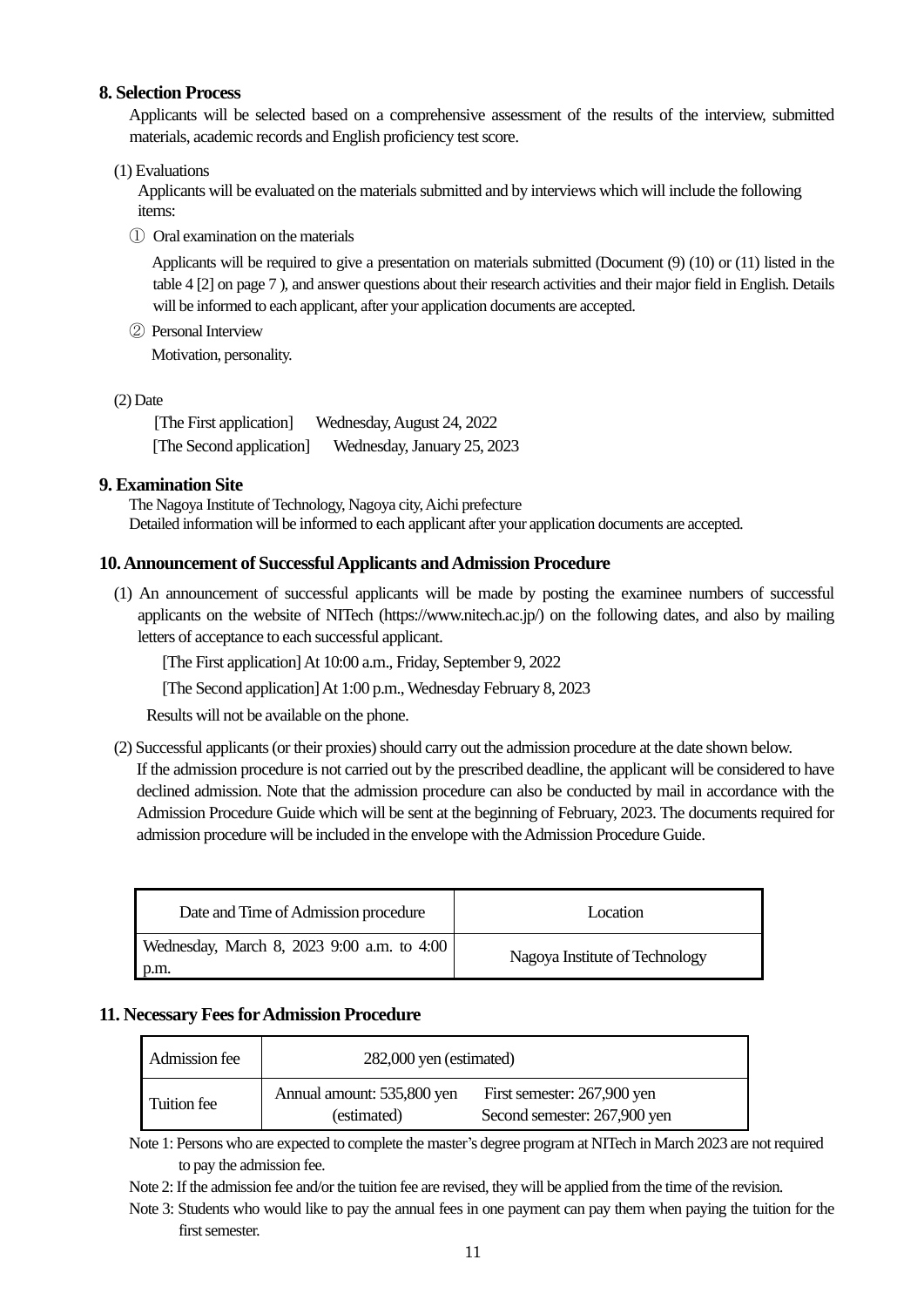- Note 4: Students who do not pay the tuition (for the first semester) during the admission process must pay it between Monday, April 3 and Friday, April 28, 2023.
- Note 5: The paid admission fee and tuition will not be returned in principle. However, in the case of persons who have completed the admission procedure but who decline to enroll by Friday, March 31, 2023, the relevant tuition will be returned upon request.

Note 6: NITech has a system where students may delay or be exempt from paying the admission fee and the tuition.

#### **12. Public Information**

The following information on the entrance examination for the doctor's course at the Graduate School of Engineering in 2023 will be disclosed.

(1) Application figures

The numbers of applicants, entrance examinees, successful applicants and enrolled students are disclosed on the NITech website and from the Admissions Division.

- (2) Examination results
	- ① Upon request from examinees, the following items will be disclosed.
		- Comprehensive evaluation (A, B, or C)

Examination results will not be disclosed to those who have been removed from the list of examinees due to absence from the admission screening.

- ② Request
	- a) Period

[The First application] Monday, September 12 to Thursday, September 22, 2022

[The Second application] Tuesday, February 14 to Tuesday, February 21, 2023

b) Way of Request

At the Admissions Division counter or by mail, please submit the "Examination Result Disclosure Request" (the form designated by the NITech), accompanied by the Examination Admission Ticket and a return-mail envelope for the examination result (a commercially available No. 2 envelope with your postal code, address and name written on it.Affix a 280-yen stamp). If you request by mail, please contact Admissions Division.

#### ③Notification

[The First application] The result will be mailed to each applicant at the beginning of October 2022 [The Second application] The result will be mailed to each applicant at the beginning of April 2023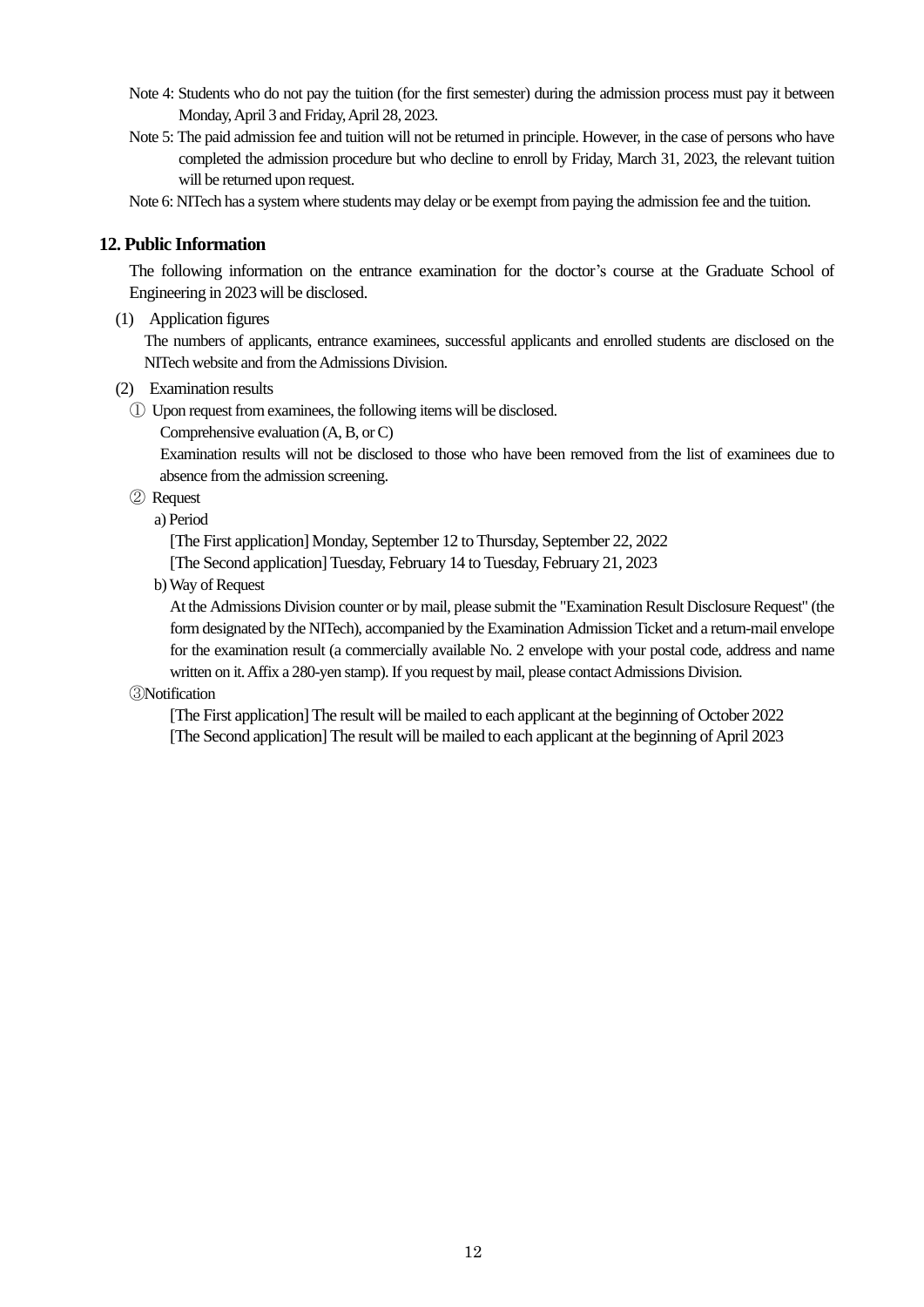## **13. Preference for Academic Adviser**

To complete the application, enter one name each from the list of Nagoya Institute of Technology and University of Wollongong below after consulting with the Intended Advisers of Nagoya Institute of Technology about the Adviser of University of Wollongong.

| <b>Title</b>               | Name                    | Present Major Research Subject                                             |
|----------------------------|-------------------------|----------------------------------------------------------------------------|
| Professor                  | <b>INUZUKA Nobuhiro</b> | 1 Machine Learning and Datamining                                          |
|                            |                         | 2 Social Network Analysis                                                  |
|                            |                         | 3 System Analysis Using Computational Intelligence                         |
| Professor                  | KATO Shohei             | 1 Statistical Machine Learning and Metaheuristics                          |
|                            |                         | 2 Computational Intelligence and Affective Computing in<br><b>Robotics</b> |
|                            |                         | 3 AI and ICT Applications for Industry and Health Science                  |
| Professor                  | <b>SHIRAMATSU Shun</b>  | 1 Systems for Supporting Public Collaboration using                        |
|                            |                         | Knowledge Graph                                                            |
|                            |                         | 2 Analysing and Supporting Public Debated using Natural                    |
|                            |                         | <b>Language Processing</b>                                                 |
|                            |                         | 3 System for Supporting Improvisation Emsemble based on                    |
|                            |                         | <b>Body Motion</b>                                                         |
| Professor                  | WADAYAMA Tadashi        | 1 Coding Theory                                                            |
|                            |                         | 2 Signal Processing for Wireless Communications                            |
|                            |                         | 3 Information Theory                                                       |
| <b>Associate Professor</b> | <b>UCHIYA Takahiro</b>  | 1 Development of new software infrastructure for cyber society             |
|                            |                         | 2 Development of intelligent software system                               |
|                            |                         | 3 Construction of design and deploy environment of multiagent              |
|                            |                         | system                                                                     |
| <b>Associate Professor</b> | <b>OTSUKA Takanobu</b>  | 1 Wireless Sensor Network                                                  |
|                            |                         | 2 Statistical Machine Learning                                             |
|                            |                         | 3 Multiagent System                                                        |
| <b>Associate Professor</b> | MATSUI Toshihiro        | 1 Multiagent System                                                        |
|                            |                         | 2 Distributed Optimization                                                 |
|                            |                         | 3 Cooperative Problem Solving                                              |
| <b>Associate Professor</b> | MORIYAMA Koichi         | 1 Reinforcement Learning                                                   |
|                            |                         | 2 Multiagent System                                                        |
|                            |                         | 3 Game Theory                                                              |

Nagoya Institute of Technology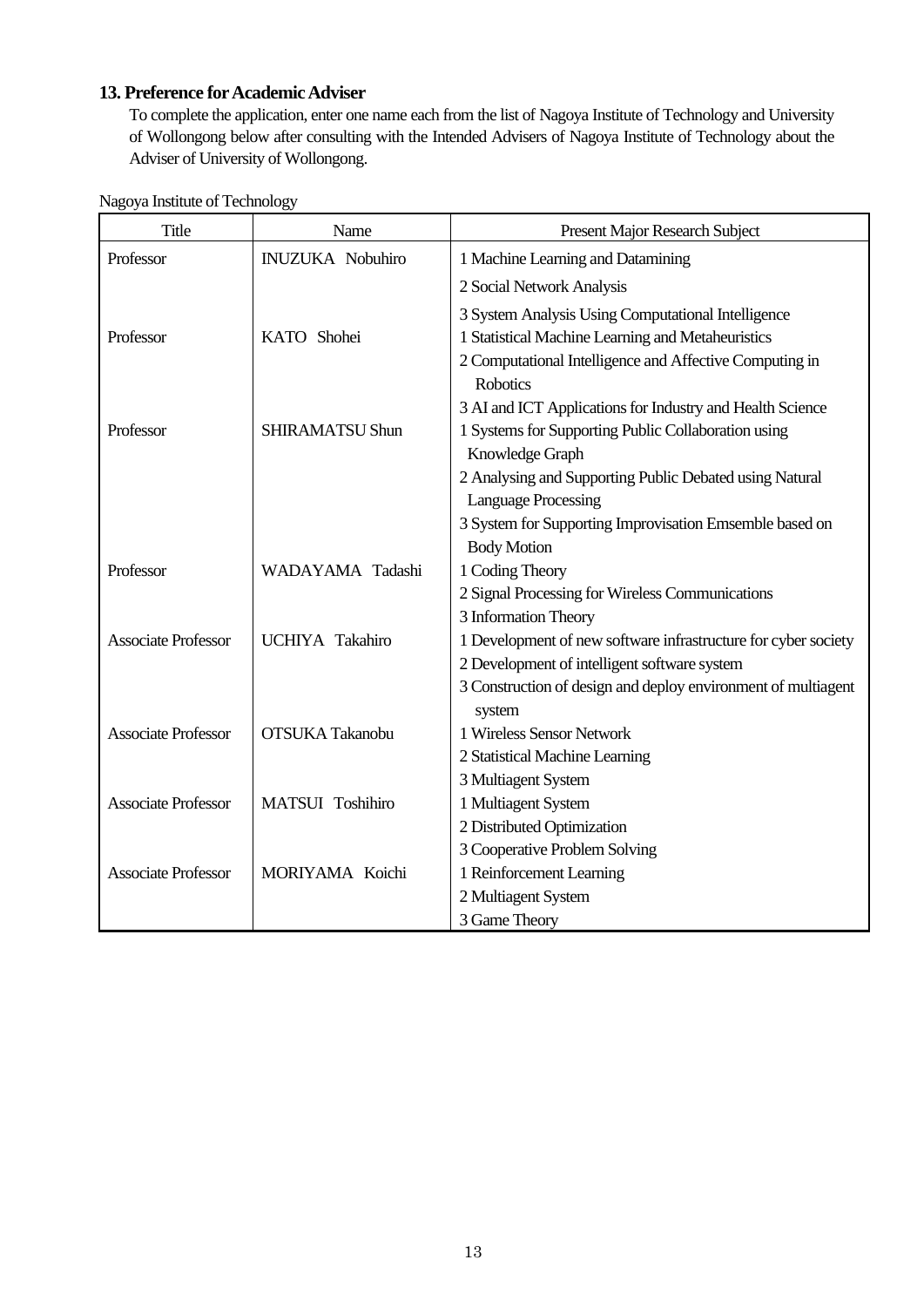University of Wollongong

| Title                      | Name                   | <b>Present Major Research Subject</b> |
|----------------------------|------------------------|---------------------------------------|
| Professor                  | <b>SUSILO</b><br>Willy | 1 Cyber security                      |
|                            |                        | 2 Cryptography                        |
| Professor                  | WANG Lei               | 1 Image Processing                    |
|                            |                        | 2 Machine Learning                    |
| <b>Associate Professor</b> | <b>YAN</b><br>Jun      | 1 Service Computing                   |
|                            |                        | 2 Intelligent Workflow Modeling       |
| <b>Associate Professor</b> | <b>HAGENBUCHNER</b>    | 1 Data Mining                         |
|                            | <b>Markus</b>          | 2 Machine Learning                    |
| Senior Lecturer            | Koren<br>WARD          | 1 Intelligent Robotics                |
|                            |                        | 2 Artificial Intelligence             |
| Lecturer                   | <b>REN</b><br>Fenghui  | 1 Multiagent System                   |
|                            |                        | 2 Artificial Intelligence             |
|                            |                        |                                       |

### **14. The Period of the Enrollment**

April, 2023

## **15. Approval of Course Completion and Conferment of Academic Degree**

As a rule, students will be enrolled in this program for three years, and upon receiving the required research guidance, students who have passed their doctoral dissertation screening and final examinations will be conferred with the joint degree from Nagoya Institute of Technology and University of Wollongong.

This program also requires students to attend a partnered university for one year.

| Degree title | Name of the area of specialization |  |
|--------------|------------------------------------|--|
| Doctor       | Philosophy                         |  |

### **16. Scholarship**

Upon request, students may apply to receive scholarships from the Japan Student Services Organization and private organizations.

### **17. Security Export Control**

 Nagoya Institute of Technology has established the "Nagoya Institute of Technology Security Export Control regulations" in accordance with the "Foreign Exchange and Foreign Trade Act", and rigorously screens potential international students on the basis of these regulations. International applicants who fall under any of the conditions set out in said regulations may be unable to enter their desired course or program.

[Reference]

Ministry of Economy, "Trade and Industry "Security Export Control"

<https://www.meti.go.jp/policy/anpo/englishpage.html>

"Nagoya Institute of Technology Security Export Control regulations"

[https://www.nitech.ac.jp/eng/about/regulations/files/c-1\\_Security\\_Export\\_Control\\_Regulations.pdf](https://www.nitech.ac.jp/eng/about/regulations/files/c-1_Security_Export_Control_Regulations.pdf)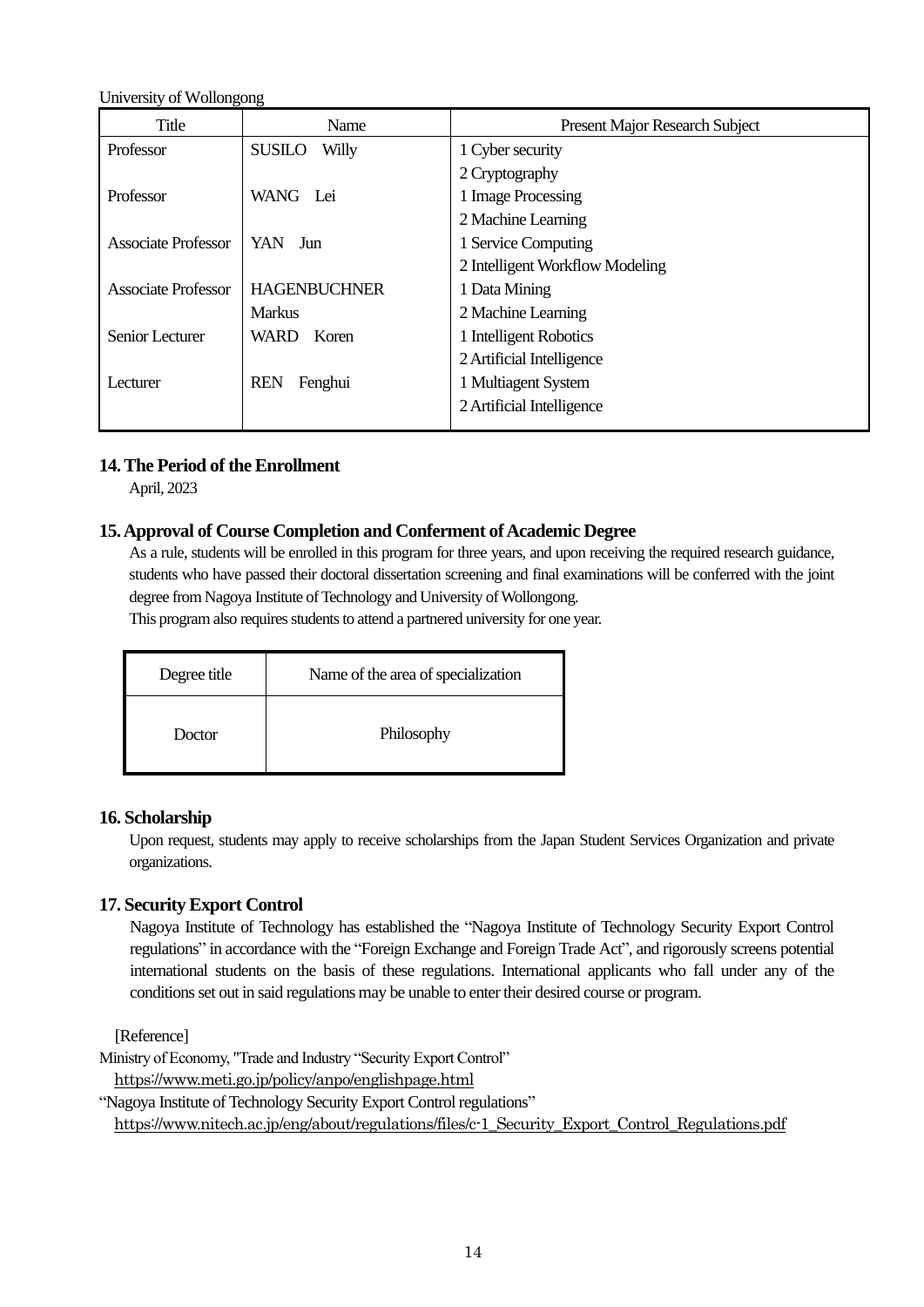## **18. Contact Information**

For inquiries about Application Guide, please contact us by e-mail or telephone.

Admissions Division, Nagoya Institute of Technology Gokiso-cho, Showa-ku, Nagoya, 466-8555, Japan Telephone: +81-52-735-5083 Fax: +81-52-735-5084 E-mail: nit.nyushi@adm.nitech.ac.jp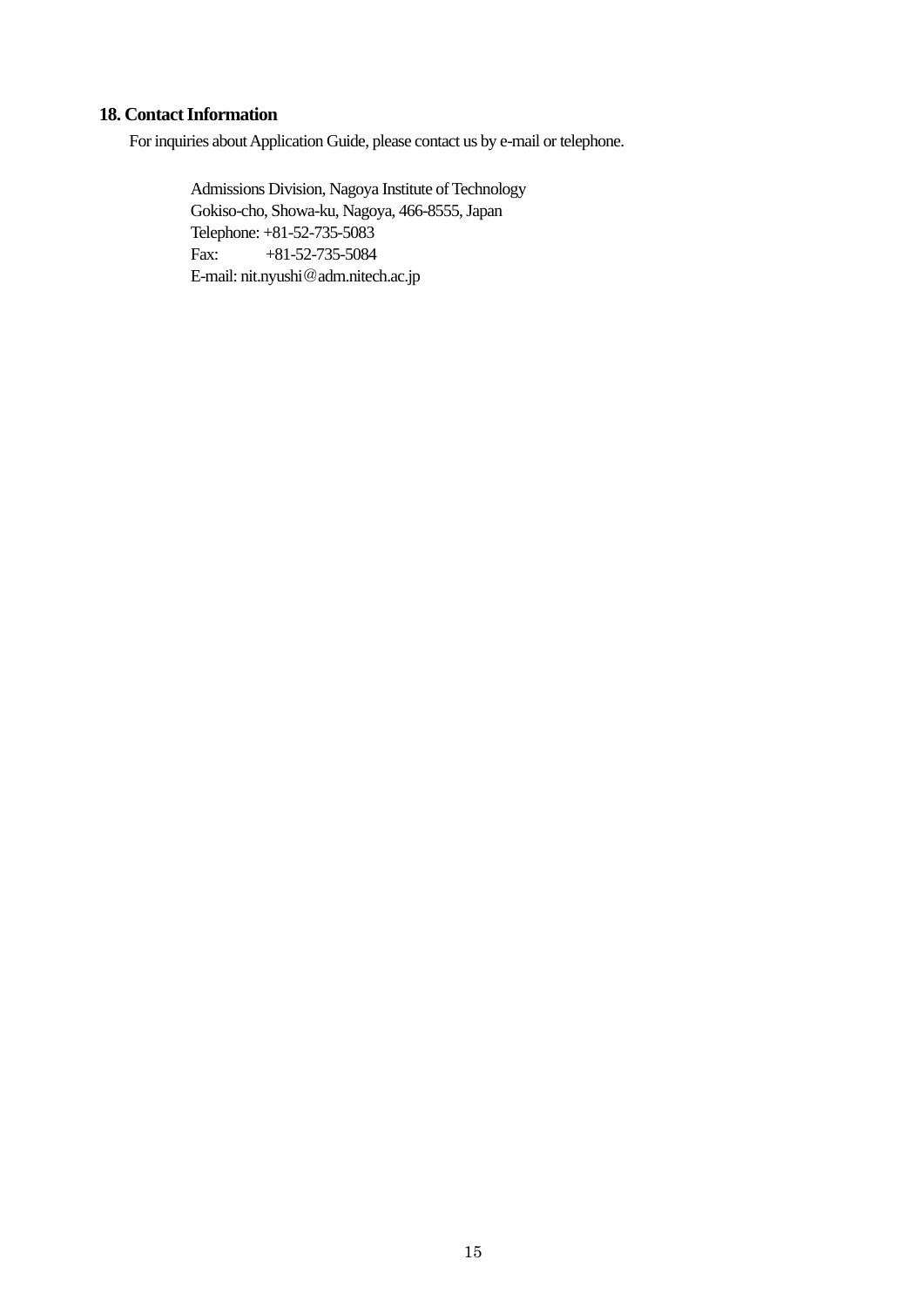Eligibility Requirements (6)

1. "Persons who have passed an alternative test which is equivalent to the examination and review stipulated in Article 16-2 of the Standards for Establishment of Graduate Schools and who are recognized to have a research capacity equivalent to, or higher than, that of a master's degree holder" as stipulated in the Eligibility for Application (6), shall be deemed to have passed a test equivalent to a Qualifying Examination.

The "Qualifying Examination" comprises the examination and review described in the following items (① and ②):

- (1) An examination to confirm that the student has a high level of specialized knowledge and abilities regarding his/her area of specialization, as well as a basic grounding in areas pertaining to the said area of specialization
- (2) A review to confirm that the student has the necessary abilities to proceed with research activities for a doctoral dissertation on his/her own initiative
- 2. Those who apply based on the Eligibility Requirements (6) shall also be subject to a review of their eligibility to apply for the entrance examination conducted by Graduate School of Engineering of NITech.
- 3. To apply for the review described in the previous paragraph (2), submit to the Admissions Division the documents specified below, as well as documents (4) and (10) listed in the table "4 [2] Application documents" on page 7 no later than the following due date:

[The First application] By 4:00 p.m. Monday, May 16, 2022

[The Second application] By 4:00 p.m. Friday, November 11, 2022

- "Application for the Entrance Eligibility" (Written in English)
- "Statement of Purpose" (Written in English)
- Documents certifying the applicant has passed a review equivalent to the Qualifying Examination ("Examination")
- Documents explaining the qualifying standards of the Examination
- Documents showing the correlation between success in the Examination and the requirements for the master's degree granted in the relevant university
- Documents showing the correlation between the handling of the program for doctorate in the relevant university and the students who have transferred to said university after receiving a master's degree at another university

Note 1: Please contact Admissions Division for application for the entrance eligibility above mentioned.

Note 2: Please download and use the statement of purpose form stated above mentioned from the NITech website (https://www.nitech.ac.jp/examination/in/request.html).

4. Applicants will be informed of the examination result by the dates:

[The First application] Monday, June 27, 2022

[The Second application] Friday, January 6, 2023

5. At the time the application eligibility is approved, details regarding application procedures are given.

6.Application documents that reach NITech after the deadline cannot be accepted.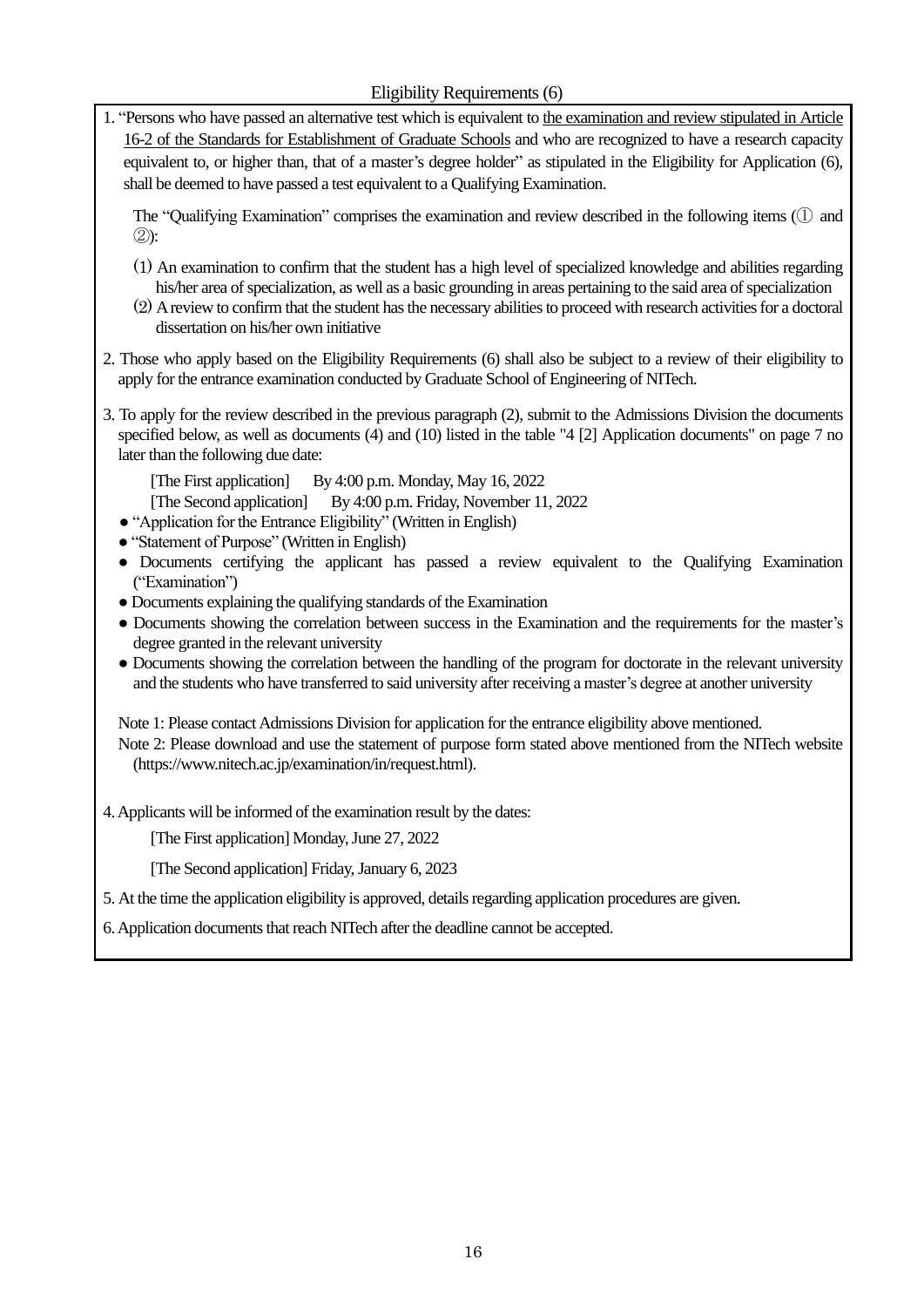1. "Persons designated by the Minister of Education, Culture, Sports, Science and Technology" described in the Eligibility (7) must meet both  $\mathbb D$  and  $\mathbb G$  or both  $\mathbb Q$  and  $\mathbb G$  of the following requirements.

① Persons who have been engaged in research at a university, a research laboratory or a similar institution for at least two years after graduating from a university

② Persons who have been engaged in research at a university, a research laboratory or a similar institution for at least two years after completing 16 years of school education in a country other than Japan, or while in Japan by studying the subjects through a distance learning program run by the said country

③ Persons who have achieved satisfactory results that are recognized to be equal to or higher than a master's thesis through books, academic papers, academic lectures, academic reports, patents/utility designs, etc.

- 2. In the case of application under Eligibility Requirements(7), the evaluation for the Eligibility will be conducted by the Graduate School of Engineering, NITech.
- 3. Applicants subjected to the evaluation described above in paragraph 2 must submit to the Admissions Division the following documents in addition to (10) and (11) described in "4 [2] Application documents" on page 7 by the date below.

[The First application] By 4:00 p.m. Monday, May 16, 2022

[The Second application] By 4:00 p.m. Friday, November 11, 2022

- ・Application for the Entrance Eligibility (written in English)
- ・Statement of Purpose (written in English)
- ・Certificate of academic record from their undergraduate program
- ・Graduation certificate of the undergraduate program

Note 1: Please contact Admissions Division for application for the entrance eligibility above mentioned. Note 2: Please download and use the statement of purpose form stated above mentioned from the NITech website (https://www.nitech.ac.jp/examination/in/request.html).

4. The applicants will be informed of the result of the evaluation by the following dates.

[The First application] Monday, June 27, 2022

[The Second application] Friday, January 6, 2023

5. At the time the application eligibility is approved, details regarding application procedures are given.

6. Documents for selection that reach NITech after the deadline cannot be accepted.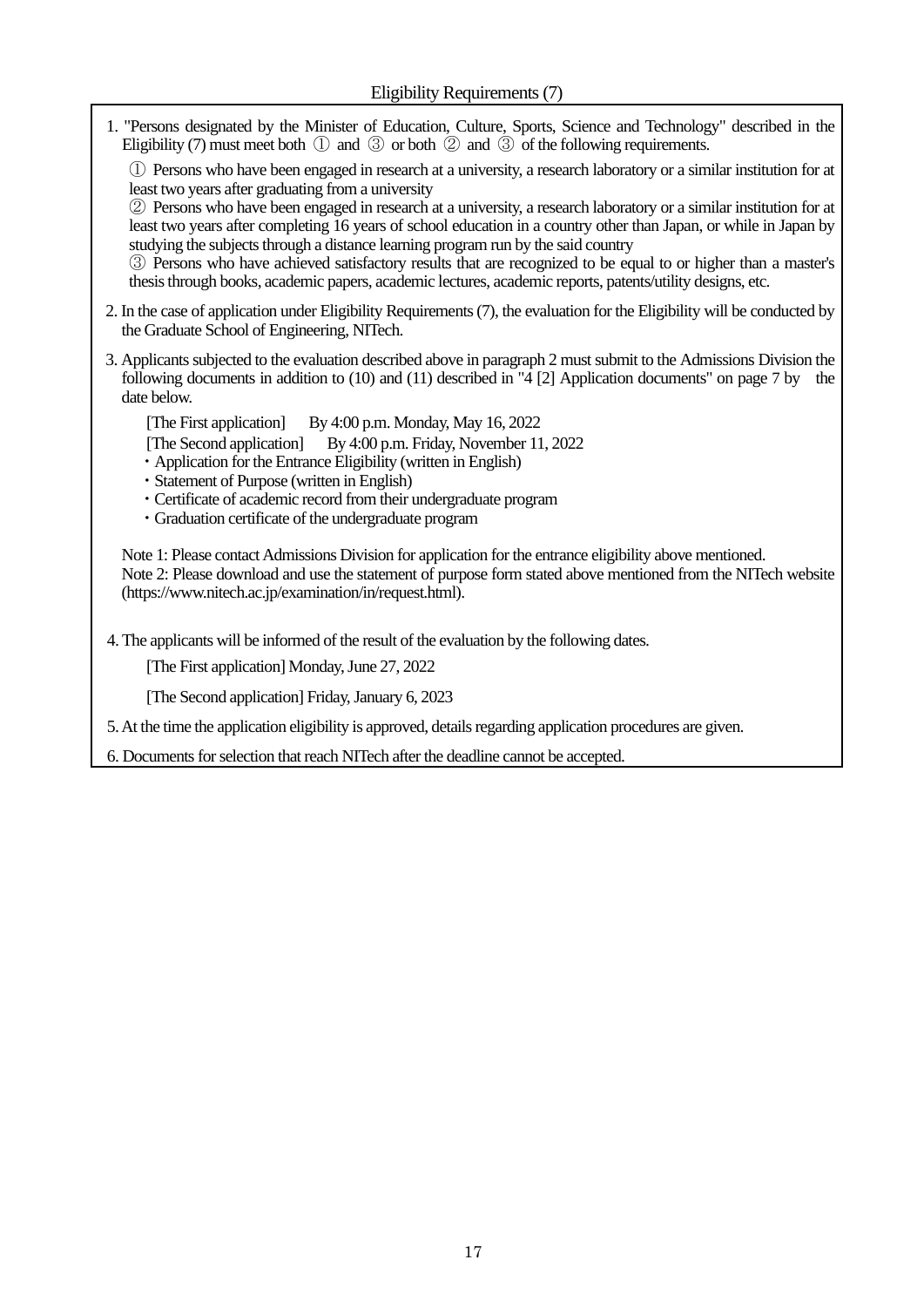- 1 "Persons who are recognized by the Graduate School of Engineering at NITech as having a scholastic ability equal to or higher than that of a person with a master's degree as a result of individual review of eligibility for admission, and who will be 24 years old by March 31, 2023" described in the Eligibility Requirements (8) must meet either of  $\Omega$  or  $\Omega$  of the following requirements.
	- Persons who have work experience in the scientific and technological field for at least two years after graduating from a university and have achieved satisfactory results that are recognized to be equal to or higher than a master's thesis through books, academic papers, academic lectures, academic reports, patents, etc.
	- ② Persons who have graduated from a two-year college, a college of technology, a vocational school or a school in a miscellaneous category or completed a program run by other educational institutions and have individually recognized educational background, work experience, international activity experience, etc.
- 2 In the case of application under Eligibility Requirements (8), evaluation for Eligibility will be conducted by the Graduate School of Engineering, NITech.
- 3 Applicants under conditions described above must submit to the Admissions Division the following documents in addition to (10) and (11) described in "4 [2] Application documents." on page 7 by the dates below.

[The First application] By 4:00 p.m. Monday, May 16, 2022

[The Second application] By 4:00 p.m. Friday, November 11, 2022

Applicants under conditions 1-①

- ・Application for the Entrance Eligibility (written in English)
- ・Statement of Purpose (written in English)
- ・Certificate of academic record from their undergraduate program
- ・Graduation certificate of their undergraduate program
- Note 1: Please contact Admissions Division for application for the entrance eligibility above mentioned.

Note 2: Please download and use the statement of purpose form stated above mentioned from the NITech website (https://www.nitech.ac.jp/examination/in/request.html).

Applicants under conditions 1-② above

- ・Application for the Entrance Eligibility (written in English)
- ・Statement of Purpose (written in English)
- ・Certificate of academic record from their most recently attended educational institution .
- ・Graduation or completion certificate from the most recent educational institution
- ・Evidential materials of the school curriculum, such as the school and educational program handbook (written in English)
- Note 1: Please contact Admissions Division for application for the entrance eligibility above mentioned.

Note 2: Please download and use the statement of purpose form stated above mentioned from the NITech website (https://www.nitech.ac.jp/examination/in/request.html).

4. The applicants will be informed of the result of the evaluation by the following dates.

[The First application] Monday, June 27, 2022

[The Second application] Friday, January 6, 2023

5. At the time the application eligibility is approved, details regarding application procedures are given.

6. Documents for selection that reach NITech after the deadline cannot be accepted.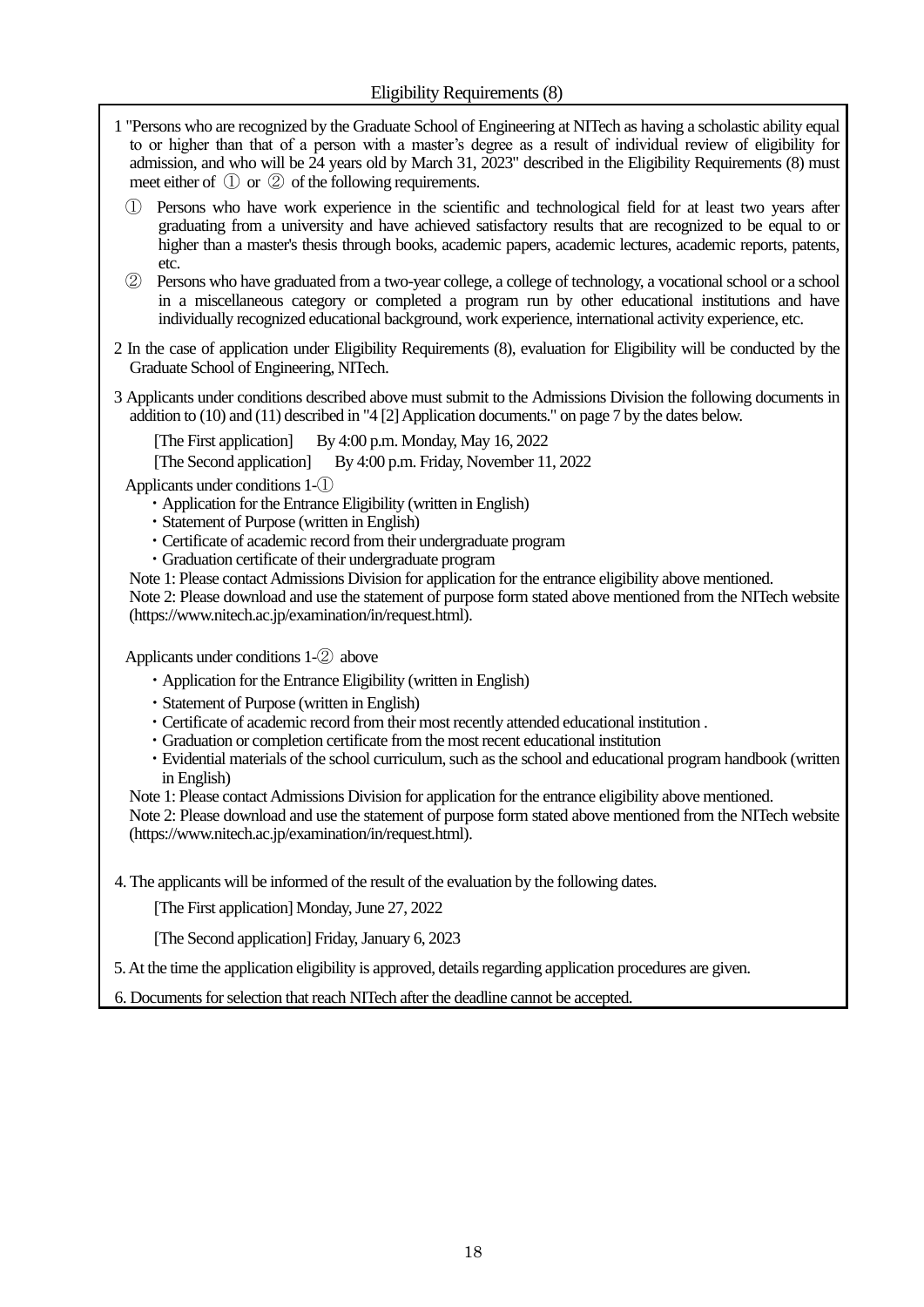# Diploma Policy (Policy on doctoral degree certification and awarding degrees)

### Graduate School Doctoral Degree Program

Students who finish this program need to acquire the following proficiencies.

- 1 The skills to understand the problems facing the global community from a technological perspective and ability to create a vision of the future form of the industrial community
- 2 Highly specialized knowledge in the field of informatics and wide-ranging interest and penetrating insight into technologies that will help to create an ultra-smart society
- 3 The ability to lead innovation through high originality and the ability to promote research

# Curriculum Policy (Policy on the formulation and execution of the education program)

### **Graduate School Doctoral Degree Program**

 This program assumes that students have a sense of mission toward technological innovation, a fundamental attitude toward morality and the like, and specialized knowledge and research skills in the fields of informatics. The program is designed to cultivate human resources who can perform research to facilitate the creation of an ultra-smart society and develop the society of the future. The following three items have been established as our basic policy (curriculum policy).

- 1 Understand the technological aspects of problems that international society faces and must learn the ability to conceive of future visions for our industrial society.
- 2 Learn highly specialized knowledge in the field of informatics and must develop wide-ranging interest and penetrating insight into technologies that will help to create an ultra-smart society.
- 3 Develop the ability to lead innovation through high originality and the ability to promote research.